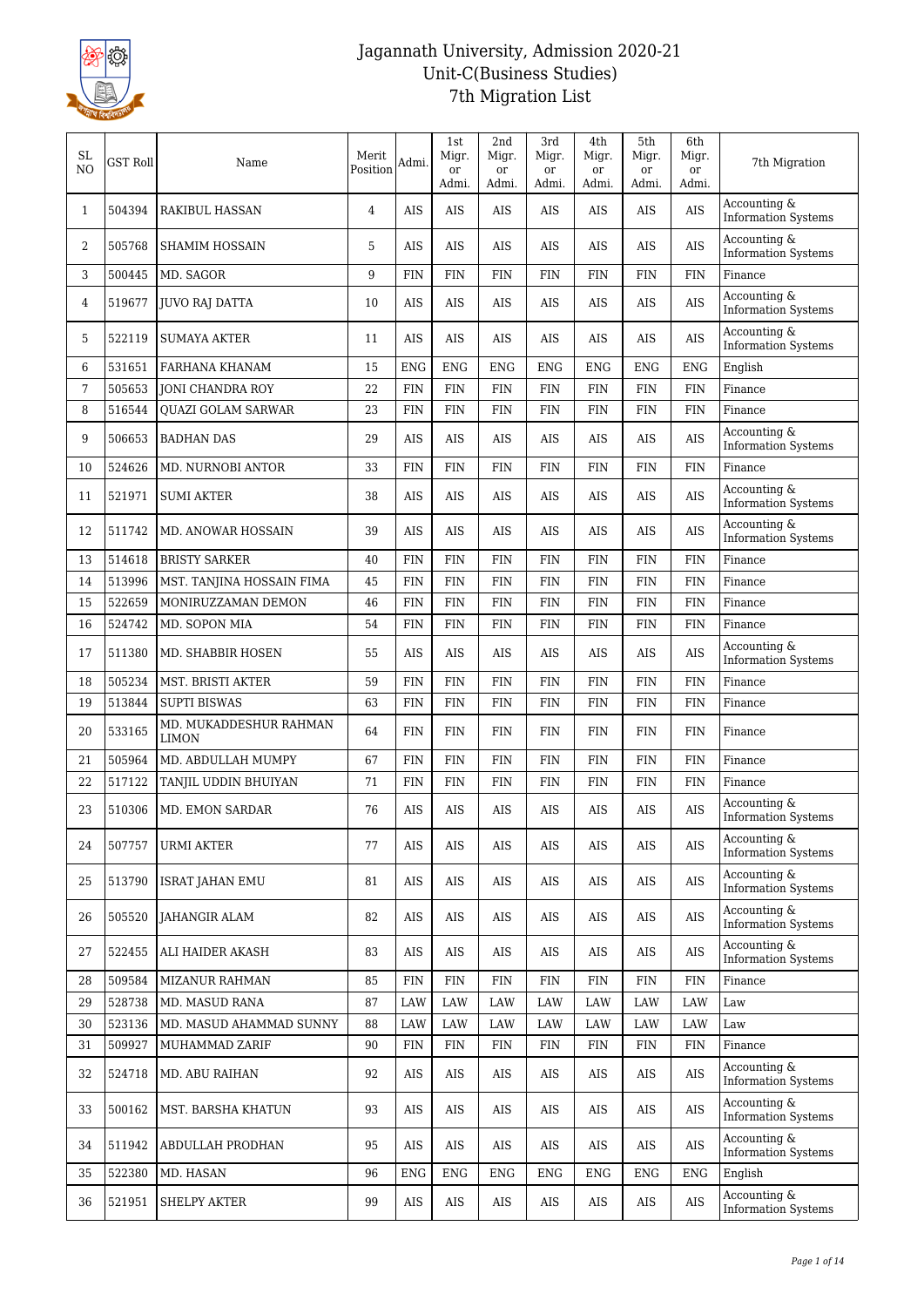

| 37 | 510370 | MD. FOZLEY RABBI                   | 100 | <b>AIS</b> | <b>AIS</b> | <b>AIS</b> | <b>AIS</b> | <b>AIS</b> | <b>AIS</b> | AIS         | Accounting &<br><b>Information Systems</b>    |
|----|--------|------------------------------------|-----|------------|------------|------------|------------|------------|------------|-------------|-----------------------------------------------|
| 38 | 526055 | ZAHEDUL ISLAM                      | 101 | AIS        | AIS        | AIS        | AIS        | AIS        | AIS        | AIS         | Accounting &<br><b>Information Systems</b>    |
| 39 | 510533 | MD. ASHIK ALI                      | 106 | LAW        | LAW        | LAW        | LAW        | LAW        | LAW        | LAW         | Law                                           |
| 40 | 528739 | ARIFUL ISLAM                       | 107 | <b>AIS</b> | <b>AIS</b> | AIS        | <b>AIS</b> | AIS        | <b>AIS</b> | AIS         | Accounting &<br><b>Information Systems</b>    |
| 41 | 525076 | SHAKIRUL ISLAM                     | 108 | <b>FIN</b> | <b>FIN</b> | <b>FIN</b> | <b>FIN</b> | <b>FIN</b> | <b>FIN</b> | <b>FIN</b>  | Finance                                       |
| 42 | 518337 | MD.LIMON                           | 110 | <b>AIS</b> | AIS        | AIS        | AIS        | AIS        | AIS        | AIS         | Accounting &<br><b>Information Systems</b>    |
| 43 | 519084 | <b>RIPON HOSSAIN</b>               | 118 | <b>FIN</b> | <b>FIN</b> | <b>FIN</b> | <b>FIN</b> | <b>FIN</b> | <b>FIN</b> | <b>FIN</b>  | Finance                                       |
| 44 | 513268 | MEZBA UDDIN                        | 119 | <b>FIN</b> | <b>FIN</b> | <b>FIN</b> | <b>FIN</b> | <b>FIN</b> | <b>FIN</b> | <b>FIN</b>  | Finance                                       |
| 45 | 500462 | <b>MD. RAKIB HOSSAIN</b>           | 120 | <b>AIS</b> | <b>AIS</b> | AIS        | <b>AIS</b> | <b>AIS</b> | <b>AIS</b> | $\rm{AIS}$  | Accounting &<br><b>Information Systems</b>    |
| 46 | 512137 | <b>RONY AHMED</b>                  | 121 | <b>AIS</b> | AIS        | AIS        | AIS        | AIS        | AIS        | AIS         | Accounting &<br><b>Information Systems</b>    |
| 47 | 507525 | MD. ALI AZGOR                      | 122 | <b>FIN</b> | <b>FIN</b> | <b>FIN</b> | <b>FIN</b> | <b>FIN</b> | <b>FIN</b> | <b>FIN</b>  | Finance                                       |
| 48 | 524802 | <b>ANTOR BOSAK</b>                 | 124 | <b>FIN</b> | <b>FIN</b> | <b>FIN</b> | <b>FIN</b> | <b>FIN</b> | <b>FIN</b> | ${\rm FIN}$ | Finance                                       |
| 49 | 513979 | <b>MORIOM AKTER</b>                | 127 | FIN        | <b>FIN</b> | <b>FIN</b> | FIN        | <b>FIN</b> | FIN        | <b>FIN</b>  | Finance                                       |
| 50 | 529875 | MD. HRIDOY HOSSAIN                 | 130 | LAW        | LAW        | LAW        | LAW        | LAW        | <b>LAW</b> | <b>LAW</b>  | Law                                           |
| 51 | 502735 | <b>SAMIRON ROY</b>                 | 133 | <b>ENG</b> | <b>ENG</b> | <b>ENG</b> | <b>ENG</b> | <b>ENG</b> | <b>ENG</b> | <b>ENG</b>  | English                                       |
| 52 | 531028 | SAYLA KHANAM                       | 136 | <b>AIS</b> | <b>AIS</b> | AIS        | <b>AIS</b> | <b>AIS</b> | AIS        | $\rm{AIS}$  | Accounting &<br><b>Information Systems</b>    |
| 53 | 531345 | MD. SAJIB MOLLA                    | 141 | <b>AIS</b> | AIS        | AIS        | AIS        | AIS        | AIS        | $\rm{AIS}$  | Accounting &<br><b>Information Systems</b>    |
| 54 | 500452 | MAHABUB ALAM                       | 143 | AIS        | AIS        | AIS        | AIS        | AIS        | AIS        | AIS         | Accounting &<br><b>Information Systems</b>    |
| 55 | 509013 | SHAHED MAHMUD                      | 144 | <b>FIN</b> | <b>FIN</b> | <b>FIN</b> | <b>FIN</b> | <b>FIN</b> | <b>FIN</b> | ${\rm FIN}$ | Finance                                       |
| 56 | 502532 | TAYEBA JANNAT                      | 149 | <b>AIS</b> | <b>AIS</b> | AIS        | AIS        | <b>AIS</b> | AIS        | $\rm{AIS}$  | Accounting &<br><b>Information Systems</b>    |
| 57 | 517854 | MD. HASIB                          | 150 | <b>AIS</b> | AIS        | AIS        | AIS        | AIS        | AIS        | AIS         | Accounting &<br><b>Information Systems</b>    |
| 58 | 500601 | <b>ANUPAM GHOSH</b>                | 151 | <b>FIN</b> | <b>FIN</b> | <b>FIN</b> | <b>FIN</b> | <b>FIN</b> | <b>FIN</b> | <b>FIN</b>  | Finance                                       |
| 59 | 527696 | MD. AKASH HOSSAIN                  | 153 | <b>FIN</b> | <b>FIN</b> | <b>FIN</b> | <b>FIN</b> | <b>FIN</b> | <b>FIN</b> | <b>FIN</b>  | Finance                                       |
| 60 | 527097 | THAMID AWSAF RIAD                  | 154 | <b>AIS</b> | <b>AIS</b> | AIS        | <b>AIS</b> | <b>AIS</b> | <b>AIS</b> | AIS         | Accounting &<br><b>Information Systems</b>    |
| 61 | 529253 | MOST. TASMIN JAHAN SWEETY          | 155 | AIS        | AIS        | AIS        | AIS        | AIS        | AIS        | AIS         | Accounting $\&$<br><b>Information Systems</b> |
| 62 | 529801 | MD. MOMINAR RAHMAN<br><b>MUNNA</b> | 160 | LAW        | LAW        | LAW        | LAW        | LAW        | LAW        | LAW         | Law                                           |
| 63 | 500144 | MST. SANJIDA PARVIN MIM            | 163 | AIS        | AIS        | AIS        | AIS        | AIS        | AIS        | AIS         | Accounting &<br><b>Information Systems</b>    |
| 64 | 522948 | MD. HELAL UDDIN                    | 164 | FIN        | <b>FIN</b> | FIN        | FIN        | <b>FIN</b> | <b>FIN</b> | ${\rm FIN}$ | Finance                                       |
| 65 | 521044 | FAHIM SHAHREAR                     | 169 | <b>MKT</b> | MKT        | <b>MKT</b> | <b>MKT</b> | MKT        | MKT        | <b>MKT</b>  | Marketing                                     |
| 66 | 522614 | MD. KAWSER ALAM                    | 173 | ENG        | <b>ENG</b> | <b>ENG</b> | <b>ENG</b> | ENG        | ENG        | <b>ENG</b>  | English                                       |
| 67 | 524909 | TAIP AHMED MOON                    | 174 | AIS        | AIS        | AIS        | AIS        | AIS        | AIS        | AIS         | Accounting &<br><b>Information Systems</b>    |
| 68 | 514778 | <b>RUPA</b>                        | 175 | AIS        | AIS        | AIS        | AIS        | AIS        | AIS        | AIS         | Accounting &<br><b>Information Systems</b>    |
| 69 | 519553 | <b>BIJOY BANIK</b>                 | 177 | FIN        | <b>FIN</b> | FIN        | FIN        | <b>FIN</b> | <b>FIN</b> | FIN         | Finance                                       |
| 70 | 504384 | KAUSAR HOSSAIN                     | 178 | AIS        | AIS        | AIS        | AIS        | AIS        | AIS        | AIS         | Accounting &<br><b>Information Systems</b>    |
| 71 | 502872 | MD SELIM TARAFDER                  | 180 | LAW        | LAW        | LAW        | LAW        | LAW        | LAW        | LAW         | Law                                           |
| 72 | 524433 | TOMALIKA AKTHER                    | 184 | AIS        | AIS        | AIS        | AIS        | AIS        | AIS        | AIS         | Accounting &<br><b>Information Systems</b>    |
| 73 | 516566 | MOHAMMAD MAHERAB<br><b>HOSSAIN</b> | 185 | MGT        | MGT        | MGT        | MGT        | MGT        | MGT        | MGT         | <b>Management Studies</b>                     |
| 74 | 527699 | <b>MAHABUR RAHMAN</b>              | 186 | FIN        | <b>FIN</b> | <b>FIN</b> | <b>FIN</b> | <b>FIN</b> | <b>FIN</b> | FIN         | Finance                                       |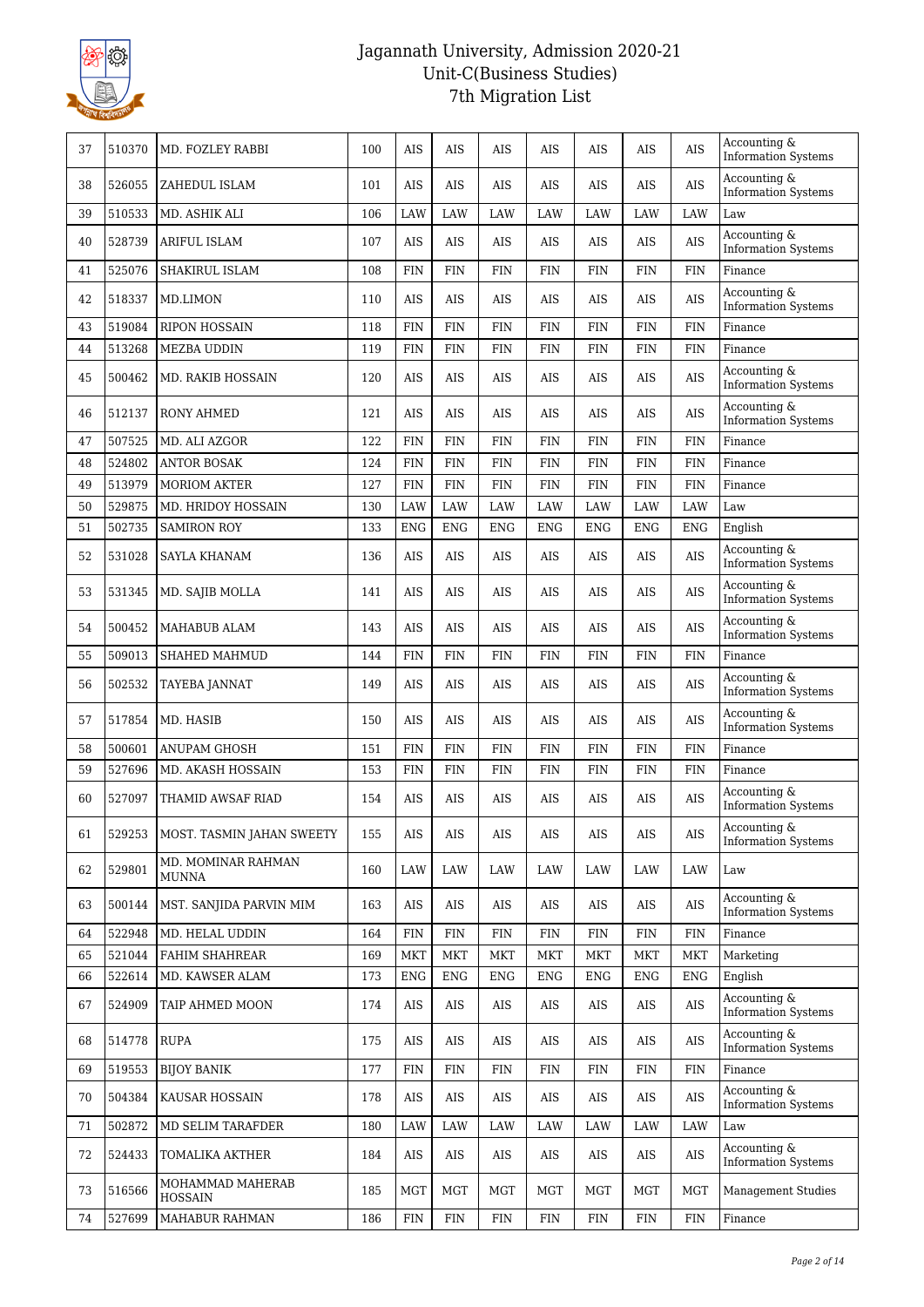

| 75  | 500388 | MD RANA ISLAM             | 189 | <b>AIS</b> | AIS        | <b>AIS</b> | <b>AIS</b> | AIS        | AIS        | <b>AIS</b>  | Accounting &<br><b>Information Systems</b> |
|-----|--------|---------------------------|-----|------------|------------|------------|------------|------------|------------|-------------|--------------------------------------------|
| 76  | 519138 | <b>NOOR MOHAMMAD</b>      | 190 | <b>FIN</b> | FIN        | <b>FIN</b> | <b>FIN</b> | FIN        | FIN        | <b>FIN</b>  | Finance                                    |
| 77  | 502918 | MRINAL SINGHO             | 194 | <b>MKT</b> | MKT        | <b>MKT</b> | <b>MKT</b> | MKT        | <b>MKT</b> | <b>MKT</b>  | Marketing                                  |
| 78  | 527768 | MONIRUZZAMAN              | 200 | AIS        | AIS        | <b>AIS</b> | AIS        | AIS        | AIS        | <b>AIS</b>  | Accounting &<br><b>Information Systems</b> |
| 79  | 528708 | MD. ABDUL MOMIN KHAN      | 201 | <b>FIN</b> | <b>FIN</b> | <b>FIN</b> | <b>FIN</b> | <b>FIN</b> | <b>FIN</b> | <b>FIN</b>  | Finance                                    |
| 80  | 529960 | <b>SOMJID KUMAR</b>       | 203 | AIS        | AIS        | <b>AIS</b> | AIS        | AIS        | AIS        | <b>AIS</b>  | Accounting &<br><b>Information Systems</b> |
| 81  | 500419 | <b>MD.EMON HOSSAIN</b>    | 204 | <b>FIN</b> | <b>FIN</b> | <b>FIN</b> | <b>FIN</b> | <b>FIN</b> | <b>FIN</b> | <b>FIN</b>  | Finance                                    |
| 82  | 516633 | <b>ABEDUR RAHMAN</b>      | 206 | <b>AIS</b> | <b>AIS</b> | AIS        | <b>AIS</b> | AIS        | AIS        | <b>AIS</b>  | Accounting &<br><b>Information Systems</b> |
| 83  | 524419 | <b>JINNATUN NOOR ARPA</b> | 207 | <b>FIN</b> | <b>FIN</b> | FIN        | <b>FIN</b> | <b>FIN</b> | <b>FIN</b> | <b>FIN</b>  | Finance                                    |
| 84  | 533189 | <b>BISHAL NANDI</b>       | 208 | <b>MGT</b> | <b>MGT</b> | <b>MGT</b> | <b>MGT</b> | MGT        | <b>MGT</b> | <b>MGT</b>  | <b>Management Studies</b>                  |
| 85  | 502233 | MD. HAFIZUR RAHMAN        | 209 | LAW        | LAW        | LAW        | LAW        | LAW        | <b>LAW</b> | LAW         | Law                                        |
| 86  | 516320 | NOWROSE FARHAN ALVY       | 211 | <b>FIN</b> | <b>FIN</b> | FIN        | <b>FIN</b> | <b>FIN</b> | <b>FIN</b> | <b>FIN</b>  | Finance                                    |
| 87  | 514012 | <b>SUSMITA DABNATH</b>    | 213 | <b>FIN</b> | FIN        | <b>FIN</b> | FIN        | FIN        | FIN        | FIN         | Finance                                    |
| 88  | 529642 | MD. ABU BAKAR SIDDIQUE    | 214 | AIS        | AIS        | AIS        | AIS        | AIS        | AIS        | <b>AIS</b>  | Accounting &<br><b>Information Systems</b> |
| 89  | 506765 | MD. SAKIB MAHMUD SABBIR   | 215 | <b>AIS</b> | <b>AIS</b> | AIS        | <b>AIS</b> | <b>AIS</b> | <b>AIS</b> | <b>AIS</b>  | Accounting &<br><b>Information Systems</b> |
| 90  | 510920 | MD. RAKIBUL HASAN         | 216 | <b>AIS</b> | AIS        | AIS        | AIS        | <b>AIS</b> | AIS        | $\rm{AIS}$  | Accounting &<br><b>Information Systems</b> |
| 91  | 518369 | <b>EMON</b>               | 222 | <b>AIS</b> | AIS        | AIS        | <b>AIS</b> | AIS        | AIS        | AIS         | Accounting &<br><b>Information Systems</b> |
| 92  | 508166 | MARIYA MURSHIDA           | 226 | AIS        | AIS        | AIS        | AIS        | AIS        | AIS        | <b>AIS</b>  | Accounting &<br><b>Information Systems</b> |
| 93  | 524629 | MD.PARVES ISLAM DURJOY    | 229 | <b>FIN</b> | <b>FIN</b> | <b>FIN</b> | <b>FIN</b> | <b>FIN</b> | <b>FIN</b> | <b>FIN</b>  | Finance                                    |
| 94  | 531712 | <b>RUNA AKTER</b>         | 231 | <b>FIN</b> | <b>FIN</b> | <b>FIN</b> | <b>FIN</b> | <b>FIN</b> | <b>FIN</b> | <b>FIN</b>  | Finance                                    |
| 95  | 526310 | <b>JAHEDUR RAHMAN</b>     | 238 | AIS        | AIS        | AIS        | <b>AIS</b> | AIS        | AIS        | AIS         | Accounting &<br><b>Information Systems</b> |
| 96  | 505598 | NURHANA SADIA             | 239 | AIS        | AIS        | AIS        | AIS        | AIS        | AIS        | AIS         | Accounting &<br><b>Information Systems</b> |
| 97  | 505864 | MD. ASIB HOSSAIN MOHON    | 241 | <b>FIN</b> | <b>FIN</b> | <b>FIN</b> | <b>FIN</b> | <b>FIN</b> | <b>FIN</b> | <b>FIN</b>  | Finance                                    |
| 98  | 505663 | MD. MORSALIN PRAMANIK     | 244 | <b>FIN</b> | <b>FIN</b> | <b>FIN</b> | <b>FIN</b> | <b>FIN</b> | FIN        | <b>FIN</b>  | Finance                                    |
| 99  | 522550 | <b>RIDOY HASAN</b>        | 247 | LAW        | LAW        | LAW        | LAW        | LAW        | LAW        | <b>LAW</b>  | Law                                        |
| 100 | 517669 | <b>UDDIP DEY</b>          | 248 | AIS        | AIS        | AIS        | AIS        | AIS        | AIS        | <b>AIS</b>  | Accounting &<br><b>Information Systems</b> |
| 101 | 512442 | FATEMA AKTHER             | 250 | FIN        | FIN        | <b>FIN</b> | <b>FIN</b> | FIN        | FIN        | FIN         | Finance                                    |
| 102 | 503592 | <b>ASHIKUR RAHMAN</b>     | 254 | AIS        | AIS        | AIS        | AIS        | AIS        | AIS        | $\rm{AIS}$  | Accounting &<br><b>Information Systems</b> |
| 103 | 518344 | MD. SAJID                 | 258 | AIS        | AIS        | AIS        | AIS        | AIS        | AIS        | $\rm{AIS}$  | Accounting &<br><b>Information Systems</b> |
| 104 | 509891 | S. M. REJAUL KARIM        | 260 | AIS        | AIS        | AIS        | AIS        | AIS        | AIS        | AIS         | Accounting &<br><b>Information Systems</b> |
| 105 | 522684 | SHAHEEL MOHAMMED SHAD     | 261 | AIS        | AIS        | AIS        | AIS        | AIS        | AIS        | $\rm{AIS}$  | Accounting &<br><b>Information Systems</b> |
| 106 | 513686 | YEASIN ARAFATH            | 262 | AIS        | FIN        | <b>FIN</b> | <b>FIN</b> | <b>FIN</b> | <b>FIN</b> | ${\rm FIN}$ | Finance                                    |
| 107 | 516902 | PRONOY SARKER             | 263 | AIS        | AIS        | AIS        | AIS        | AIS        | AIS        | AIS         | Accounting &<br><b>Information Systems</b> |
| 108 | 514420 | MOST. ARJUDA AKTER TIHA   | 264 | AIS        | AIS        | AIS        | AIS        | AIS        | AIS        | AIS         | Accounting &<br><b>Information Systems</b> |
| 109 | 500360 | ISHRAT JAHAN NOURIN       | 265 | AIS        | AIS        | AIS        | AIS        | AIS        | AIS        | $\rm{AIS}$  | Accounting &<br><b>Information Systems</b> |
| 110 | 531785 | SIFAT ARA DIBA            | 266 | LAW        | LAW        | LAW        | LAW        | LAW        | LAW        | <b>LAW</b>  | Law                                        |
| 111 | 527053 | MOSHARAF FAHIM            | 267 | AIS        | AIS        | AIS        | AIS        | AIS        | AIS        | AIS         | Accounting &<br><b>Information Systems</b> |
| 112 | 527377 | AMINUL ISLAM NIHAT        | 268 | <b>MGT</b> | <b>MGT</b> | <b>MGT</b> | MGT        | <b>MGT</b> | <b>MGT</b> | <b>MGT</b>  | <b>Management Studies</b>                  |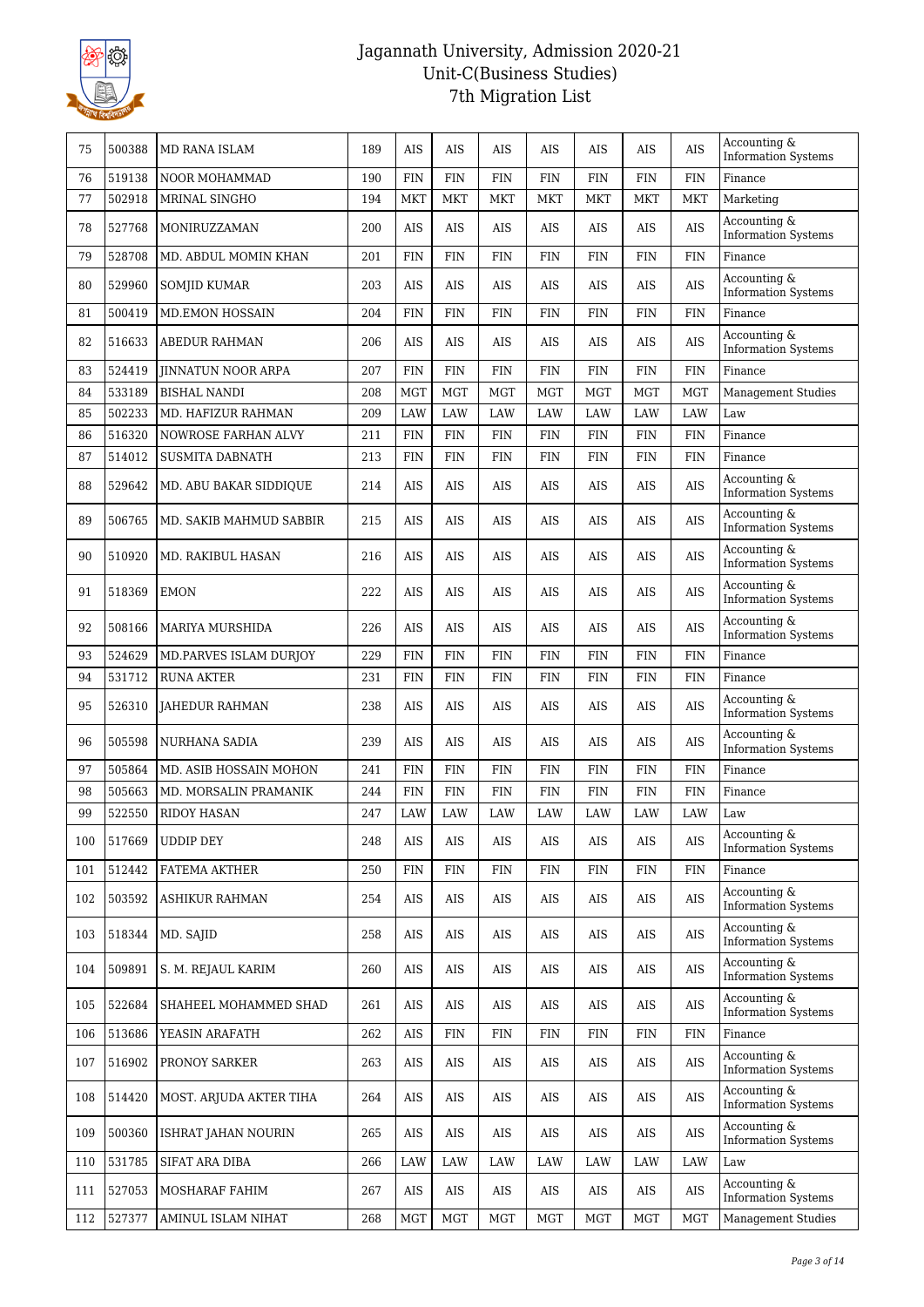

| 113 | 529677 | MD. RUHUL AMIN SARKAR      | 269 | <b>AIS</b> | AIS        | AIS         | <b>AIS</b> | AIS        | AIS        | AIS         | Accounting &<br><b>Information Systems</b> |
|-----|--------|----------------------------|-----|------------|------------|-------------|------------|------------|------------|-------------|--------------------------------------------|
| 114 | 518438 | <b>SOVOTH DAS</b>          | 271 | <b>AIS</b> | AIS        | AIS         | AIS        | AIS        | AIS        | AIS         | Accounting &<br><b>Information Systems</b> |
| 115 | 516483 | MD. MEHADI HASSAN          | 274 | AIS        | AIS        | AIS         | AIS        | AIS        | AIS        | <b>AIS</b>  | Accounting &<br><b>Information Systems</b> |
| 116 | 511562 | <b>HABIBA ISLAM</b>        | 276 | <b>ENG</b> | AIS        | <b>AIS</b>  | AIS        | <b>AIS</b> | <b>AIS</b> | <b>AIS</b>  | Accounting &<br><b>Information Systems</b> |
| 117 | 522754 | SOHEL HOSSAIN              | 278 | MGT        | AIS        | AIS         | AIS        | AIS        | AIS        | AIS         | Accounting &<br><b>Information Systems</b> |
| 118 | 500368 | <b>NUPUR</b>               | 281 | MGT        | <b>FIN</b> | FIN         | <b>FIN</b> | <b>FIN</b> | FIN        | <b>FIN</b>  | Finance                                    |
| 119 | 505654 | MD. FARIDUL ISLAM          | 284 | MGT        | AIS        | AIS         | AIS        | AIS        | AIS        | <b>AIS</b>  | Accounting &<br><b>Information Systems</b> |
| 120 | 501793 | MRIHONJOL KARMAKAR DIP     | 285 | ECO        | <b>FIN</b> | <b>FIN</b>  | <b>FIN</b> | <b>FIN</b> | <b>FIN</b> | <b>FIN</b>  | Finance                                    |
| 121 | 525163 | MD ABDULLAH                | 287 | LAW        | LAW        | LAW         | LAW        | LAW        | LAW        | LAW         | Law                                        |
| 122 | 504727 | MD. AL SAHARIAR SHAWON     | 288 | MKT        | <b>FIN</b> | FIN         | <b>FIN</b> | <b>FIN</b> | <b>FIN</b> | <b>FIN</b>  | Finance                                    |
| 123 | 517857 | MD. ALIF                   | 289 | <b>MGT</b> | <b>FIN</b> | FIN         | <b>FIN</b> | <b>FIN</b> | <b>FIN</b> | <b>FIN</b>  | Finance                                    |
| 124 | 510325 | MD. JOHURUL ISLAM JONY     | 291 | <b>ENG</b> | <b>ENG</b> | <b>ENG</b>  | ENG        | <b>ENG</b> | <b>ENG</b> | <b>ENG</b>  | English                                    |
| 125 | 504545 | MAHBUBUR RAHMAN AKASH      | 293 | MGT        | AIS        | AIS         | AIS        | AIS        | AIS        | AIS         | Accounting &<br><b>Information Systems</b> |
| 126 | 505960 | MD. SUMON                  | 294 | LAW        | LAW        | LAW         | LAW        | LAW        | LAW        | <b>LAW</b>  | Law                                        |
| 127 | 524775 | AKIBE AHMED HEMEL          | 296 | MKT        | AIS        | AIS         | AIS        | AIS        | AIS        | AIS         | Accounting &<br><b>Information Systems</b> |
| 128 | 506748 | MD. ASADUL SARKER          | 297 | LAW        | <b>LAW</b> | LAW         | <b>LAW</b> | <b>LAW</b> | LAW        | <b>LAW</b>  | Law                                        |
| 129 | 510628 | MD. HASIBUL HASAN          | 298 | MGT        | <b>FIN</b> | FIN         | <b>FIN</b> | <b>FIN</b> | FIN        | <b>FIN</b>  | Finance                                    |
| 130 | 525005 | MD. NAZMUL ISLAM SHOVO     | 299 | MGT        | AIS        | AIS         | AIS        | AIS        | AIS        | AIS         | Accounting &<br><b>Information Systems</b> |
| 131 | 511662 | KHADIZA AKTER              | 301 | <b>MKT</b> | <b>MKT</b> | <b>MKT</b>  | <b>MKT</b> | <b>MKT</b> | <b>MKT</b> | <b>MKT</b>  | Marketing                                  |
| 132 | 507709 | FATEMA TUJ JOHURA ANIKA    | 303 | MKT        | <b>FIN</b> | FIN         | <b>FIN</b> | <b>FIN</b> | FIN        | <b>FIN</b>  | Finance                                    |
| 133 | 510252 | MD. SHAH NAWAJ             | 304 | ECO        | <b>ENG</b> | <b>ENG</b>  | <b>ENG</b> | <b>ENG</b> | ENG        | <b>ENG</b>  | English                                    |
| 134 | 528530 | MST. TASNIA TABASSUM BITTO | 308 | MGT        | <b>FIN</b> | FIN         | <b>FIN</b> | <b>FIN</b> | <b>FIN</b> | <b>FIN</b>  | Finance                                    |
| 135 | 530372 | RANA HOSSAIN SAGOR         | 310 | LAN        | LAW        | <b>LAW</b>  | LAW        | LAW        | LAW        | <b>LAW</b>  | Law                                        |
| 136 | 514387 | <b>SONIA AKTER</b>         | 311 | MKT        | AIS        | AIS         | AIS        | AIS        | AIS        | AIS         | Accounting &<br><b>Information Systems</b> |
| 137 | 517414 | <b>HIRA MIA</b>            | 312 | <b>MGT</b> | AIS        | AIS         | <b>AIS</b> | AIS        | <b>AIS</b> | AIS         | Accounting &<br><b>Information Systems</b> |
| 138 | 511779 | MD. ARFUZ                  | 313 | <b>MGT</b> | <b>FIN</b> | FIN         | FIN        | <b>FIN</b> | <b>FIN</b> | FIN         | Finance                                    |
| 139 | 513649 | AKIDUL ISLAM               | 314 | <b>MGT</b> | <b>FIN</b> | <b>FIN</b>  | FIN        | <b>FIN</b> | FIN        | FIN         | Finance                                    |
| 140 | 526318 | ASHIKUR ROHMAN             | 316 | MGT        | <b>FIN</b> | ${\rm FIN}$ | <b>FIN</b> | FIN        | FIN        | ${\rm FIN}$ | Finance                                    |
| 141 | 510865 | MD. SAROWAR HOSSAIN        | 317 | MGT        | MGT        | MGT         | MGT        | MGT        | MGT        | MGT         | Management Studies                         |
| 142 | 527957 | MD. ABRAR HOSSAIN SAHAD    | 318 | MGT        | AIS        | AIS         | AIS        | AIS        | AIS        | AIS         | Accounting &<br><b>Information Systems</b> |
| 143 | 518252 | MD. RIFAT HASAN REAL       | 319 | MKT        | <b>FIN</b> | FIN         | FIN        | <b>FIN</b> | FIN        | FIN         | Finance                                    |
| 144 | 513940 | TASFIA AHMED RIMA          | 321 | MKT        | AIS        | AIS         | AIS        | AIS        | AIS        | AIS         | Accounting &<br><b>Information Systems</b> |
| 145 | 510031 | AUNKITA SARKAR             | 322 | MGT        | <b>MGT</b> | <b>MGT</b>  | <b>MGT</b> | <b>MGT</b> | MGT        | MGT         | <b>Management Studies</b>                  |
| 146 | 516527 | ABU SHAFAET                | 323 | MGT        | <b>FIN</b> | <b>FIN</b>  | FIN        | <b>FIN</b> | <b>FIN</b> | <b>FIN</b>  | Finance                                    |
| 147 | 514154 | RABEYA ISLAM               | 324 | MGT        | AIS        | AIS         | AIS        | AIS        | AIS        | AIS         | Accounting &<br><b>Information Systems</b> |
| 148 | 524521 | BUSHRA HAFIZ LUBABA        | 325 | <b>MGT</b> | AIS        | AIS         | AIS        | AIS        | AIS        | $\rm{AIS}$  | Accounting &<br><b>Information Systems</b> |
| 149 | 510637 | MD. ABDUR RAHIM            | 326 | MGT        | AIS        | AIS         | AIS        | AIS        | AIS        | AIS         | Accounting &<br><b>Information Systems</b> |
| 150 | 504485 | MD. S.M. SABBIR            | 327 | MGT        | AIS        | AIS         | AIS        | AIS        | AIS        | AIS         | Accounting &<br><b>Information Systems</b> |
| 151 | 519725 | SHURA SARKAR ALBON         | 329 | MGT        | AIS        | AIS         | AIS        | AIS        | AIS        | AIS         | Accounting &<br><b>Information Systems</b> |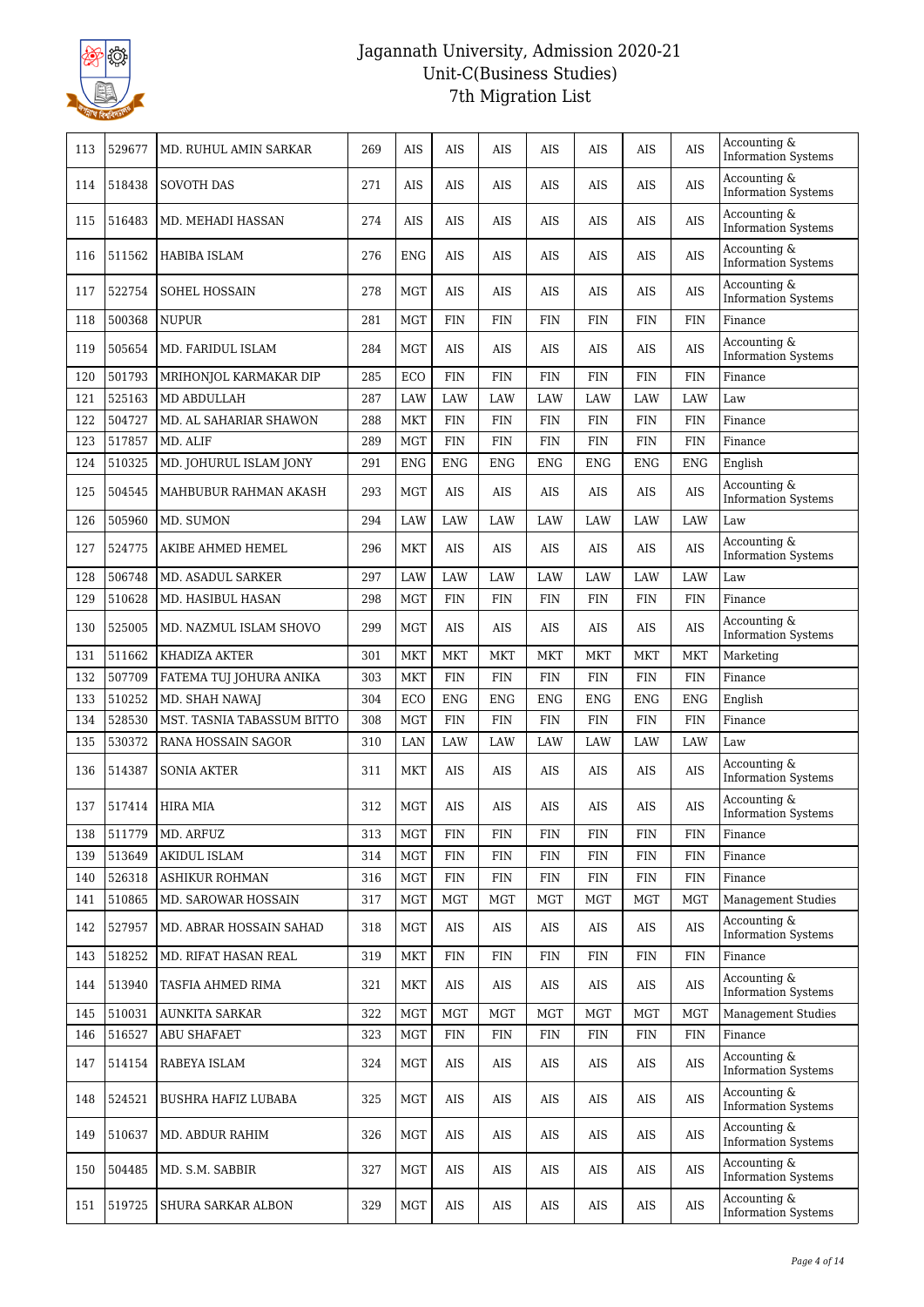

| 152 | 520471 | RASEL MIA RINKON         | 330 | <b>MGT</b>                  | AIS         | AIS         | AIS         | AIS         | <b>AIS</b>  | <b>AIS</b>  | Accounting &<br><b>Information Systems</b> |
|-----|--------|--------------------------|-----|-----------------------------|-------------|-------------|-------------|-------------|-------------|-------------|--------------------------------------------|
| 153 | 504283 | PREETY BEGUM             | 332 | <b>MGT</b>                  | <b>FIN</b>  | <b>FIN</b>  | <b>FIN</b>  | <b>FIN</b>  | <b>FIN</b>  | <b>FIN</b>  | Finance                                    |
| 154 | 505797 | PARTHO SAHA              | 334 | <b>MKT</b>                  | <b>FIN</b>  | <b>FIN</b>  | FIN         | FIN         | FIN         | <b>FIN</b>  | Finance                                    |
| 155 | 505242 | MARIA AKTHER METHILA     | 335 | <b>MKT</b>                  | AIS         | AIS         | AIS         | AIS         | AIS         | <b>AIS</b>  | Accounting &<br><b>Information Systems</b> |
| 156 | 512123 | MD. ASRAFUL ISLAM        | 336 | <b>MGT</b>                  | AIS         | <b>AIS</b>  | <b>AIS</b>  | AIS         | AIS         | <b>AIS</b>  | Accounting &<br><b>Information Systems</b> |
| 157 | 504633 | <b>HOSSAIN MIA</b>       | 337 | <b>MGT</b>                  | AIS         | <b>AIS</b>  | <b>AIS</b>  | <b>AIS</b>  | AIS         | <b>AIS</b>  | Accounting &<br><b>Information Systems</b> |
| 158 | 528048 | MD. EYASIN               | 338 | <b>MGT</b>                  | AIS         | AIS         | AIS         | AIS         | AIS         | <b>AIS</b>  | Accounting &<br><b>Information Systems</b> |
| 159 | 513162 | DALIM CHANDRA DAS        | 339 | <b>MGT</b>                  | <b>FIN</b>  | <b>FIN</b>  | <b>FIN</b>  | <b>FIN</b>  | <b>FIN</b>  | <b>FIN</b>  | Finance                                    |
| 160 | 518832 | FAHADUL ISLAM            | 340 | <b>MGT</b>                  | AIS         | AIS         | <b>AIS</b>  | AIS         | AIS         | <b>AIS</b>  | Accounting &<br><b>Information Systems</b> |
| 161 | 512257 | MD. NAYEM HASAN          | 346 | <b>MKT</b>                  | AIS         | <b>AIS</b>  | AIS         | AIS         | AIS         | <b>AIS</b>  | Accounting &<br><b>Information Systems</b> |
| 162 | 506239 | MD. SHAHIN ISLAM         | 348 | <b>MGT</b>                  | AIS         | AIS         | AIS         | AIS         | AIS         | <b>AIS</b>  | Accounting &<br><b>Information Systems</b> |
| 163 | 520170 | MD IMRAN HOSSAIN         | 350 | <b>MKT</b>                  | <b>FIN</b>  | <b>FIN</b>  | <b>FIN</b>  | <b>FIN</b>  | <b>FIN</b>  | <b>FIN</b>  | Finance                                    |
| 164 | 517683 | <b>FAHIM BHUIYAN</b>     | 352 | <b>MKT</b>                  | <b>FIN</b>  | <b>FIN</b>  | <b>FIN</b>  | <b>FIN</b>  | <b>FIN</b>  | <b>FIN</b>  | Finance                                    |
| 165 | 517199 | PARTHA PRATIM SAHA       | 356 | <b>MGT</b>                  | <b>FIN</b>  | <b>FIN</b>  | FIN         | FIN         | FIN         | <b>FIN</b>  | Finance                                    |
| 166 | 502289 | NUR NAHAR AUAL SONAMONI  | 359 | <b>MKT</b>                  | AIS         | AIS         | AIS         | AIS         | AIS         | <b>AIS</b>  | Accounting &<br><b>Information Systems</b> |
| 167 | 533243 | MD. DIPU POSARE          | 364 | <b>MGT</b>                  | <b>MGT</b>  | <b>MGT</b>  | <b>MGT</b>  | <b>MGT</b>  | <b>MGT</b>  | <b>MGT</b>  | <b>Management Studies</b>                  |
| 168 | 514620 | NAIMA AKTER KABITA       | 366 | <b>MKT</b>                  | <b>ENG</b>  | <b>ENG</b>  | <b>ENG</b>  | <b>ENG</b>  | <b>ENG</b>  | <b>ENG</b>  | English                                    |
| 169 | 508466 | AL AMIN MIAH             | 369 | <b>MKT</b>                  | AIS         | AIS         | AIS         | AIS         | AIS         | AIS         | Accounting &<br><b>Information Systems</b> |
| 170 | 514306 | RUPA HALDAR              | 370 | <b>MGT</b>                  | <b>FIN</b>  | <b>FIN</b>  | <b>FIN</b>  | <b>FIN</b>  | <b>FIN</b>  | <b>FIN</b>  | Finance                                    |
| 171 | 527529 | <b>MITA RANI DAS</b>     | 372 | <b>MGT</b>                  | AIS         | <b>AIS</b>  | <b>AIS</b>  | AIS         | AIS         | <b>AIS</b>  | Accounting &<br><b>Information Systems</b> |
| 172 | 519231 | <b>ANWAR HOSSAIN</b>     | 373 | <b>MGT</b>                  | <b>MGT</b>  | <b>MGT</b>  | <b>MGT</b>  | <b>MGT</b>  | <b>MGT</b>  | <b>MGT</b>  | <b>Management Studies</b>                  |
| 173 | 503029 | <b>MD SAMAUN HOSSAIN</b> | 374 | <b>MKT</b>                  | LAW         | <b>LAW</b>  | LAW         | LAW         | <b>LAW</b>  | <b>LAW</b>  | Law                                        |
| 174 | 514171 | <b>AMENA AKTER</b>       | 375 | <b>MGT</b>                  | <b>FIN</b>  | <b>FIN</b>  | <b>FIN</b>  | <b>FIN</b>  | FIN         | <b>FIN</b>  | Finance                                    |
| 175 | 512433 | <b>JANNATUL NAIMA</b>    | 378 | <b>MGT</b>                  | <b>AIS</b>  | <b>AIS</b>  | <b>AIS</b>  | AIS         | <b>AIS</b>  | <b>AIS</b>  | Accounting &<br><b>Information Systems</b> |
| 176 | 526584 | TOUHIDUL ISLAM           | 379 | $\ensuremath{\mathsf{MKT}}$ | ${\rm FIN}$ | ${\rm FIN}$ | ${\rm FIN}$ | ${\rm FIN}$ | ${\rm FIN}$ | ${\rm FIN}$ | Finance                                    |
| 177 | 526091 | <b>ASHISH NATH</b>       | 381 | <b>MKT</b>                  | <b>FIN</b>  | <b>FIN</b>  | <b>FIN</b>  | <b>FIN</b>  | <b>FIN</b>  | FIN         | Finance                                    |
| 178 | 518334 | <b>ABDUR RAHMAN</b>      | 382 | <b>MGT</b>                  | AIS         | AIS         | AIS         | AIS         | AIS         | AIS         | Accounting &<br><b>Information Systems</b> |
| 179 | 526606 | SAIFUL ISLAM             | 384 | <b>MKT</b>                  | <b>FIN</b>  | <b>FIN</b>  | <b>FIN</b>  | FIN         | <b>FIN</b>  | ${\rm FIN}$ | Finance                                    |
| 180 | 510324 | MD. ARMAN HOSEN AKASH    | 385 | LAN                         | LAW         | LAW         | LAW         | LAW         | LAW         | LAW         | Law                                        |
| 181 | 533143 | <b>MD.RAJIB HOSSEN</b>   | 387 | <b>MGT</b>                  | LAW         | <b>LAW</b>  | LAW         | LAW         | LAW         | LAW         | Law                                        |
| 182 | 508988 | NOOR ADIT AHMED          | 388 | <b>MKT</b>                  | ${\rm FIN}$ | FIN         | <b>FIN</b>  | <b>FIN</b>  | FIN         | <b>FIN</b>  | Finance                                    |
| 183 | 508132 | THAMINA AKTER BONNA      | 390 | <b>MGT</b>                  | <b>MGT</b>  | <b>MGT</b>  | <b>MGT</b>  | MGT         | <b>MGT</b>  | <b>MGT</b>  | Management Studies                         |
| 184 | 524150 | MD. SOJIB MIA            | 391 | <b>MGT</b>                  | <b>FIN</b>  | FIN         | <b>FIN</b>  | <b>FIN</b>  | <b>FIN</b>  | ${\rm FIN}$ | Finance                                    |
| 185 | 518101 | <b>SHIHAB</b>            | 393 | <b>MKT</b>                  | <b>FIN</b>  | <b>FIN</b>  | FIN         | FIN         | FIN         | <b>FIN</b>  | Finance                                    |
| 186 | 522034 | FAHIMA AKTER SHOVA       | 395 | <b>MGT</b>                  | <b>FIN</b>  | <b>FIN</b>  | FIN         | FIN         | <b>FIN</b>  | FIN         | Finance                                    |
| 187 | 526233 | ABIDUL HOQUE RAHAT       | 396 | <b>MGT</b>                  | AIS         | AIS         | AIS         | AIS         | AIS         | $\rm{AIS}$  | Accounting &<br><b>Information Systems</b> |
| 188 | 510408 | MD. AL-MARUF             | 397 | <b>MKT</b>                  | LAW         | LAW         | LAW         | LAW         | LAW         | LAW         | Law                                        |
| 189 | 527992 | MD AL AMIN HOSSAIN       | 398 | <b>MGT</b>                  | AIS         | AIS         | AIS         | AIS         | AIS         | AIS         | Accounting &<br><b>Information Systems</b> |
| 190 | 504688 | <b>MD.AMRAN HOSSAIN</b>  | 399 | <b>MKT</b>                  | <b>FIN</b>  | <b>FIN</b>  | <b>FIN</b>  | FIN         | FIN         | FIN         | Finance                                    |
| 191 | 506602 | FATEMA SCHROTH SHETU     | 400 | <b>MGT</b>                  | <b>FIN</b>  | ${\rm FIN}$ | FIN         | FIN         | <b>FIN</b>  | ${\rm FIN}$ | Finance                                    |
| 192 | 500442 | <b>AKASH AHMED</b>       | 401 | <b>MGT</b>                  | LAW         | LAW         | LAW         | LAW         | LAW         | LAW         | Law                                        |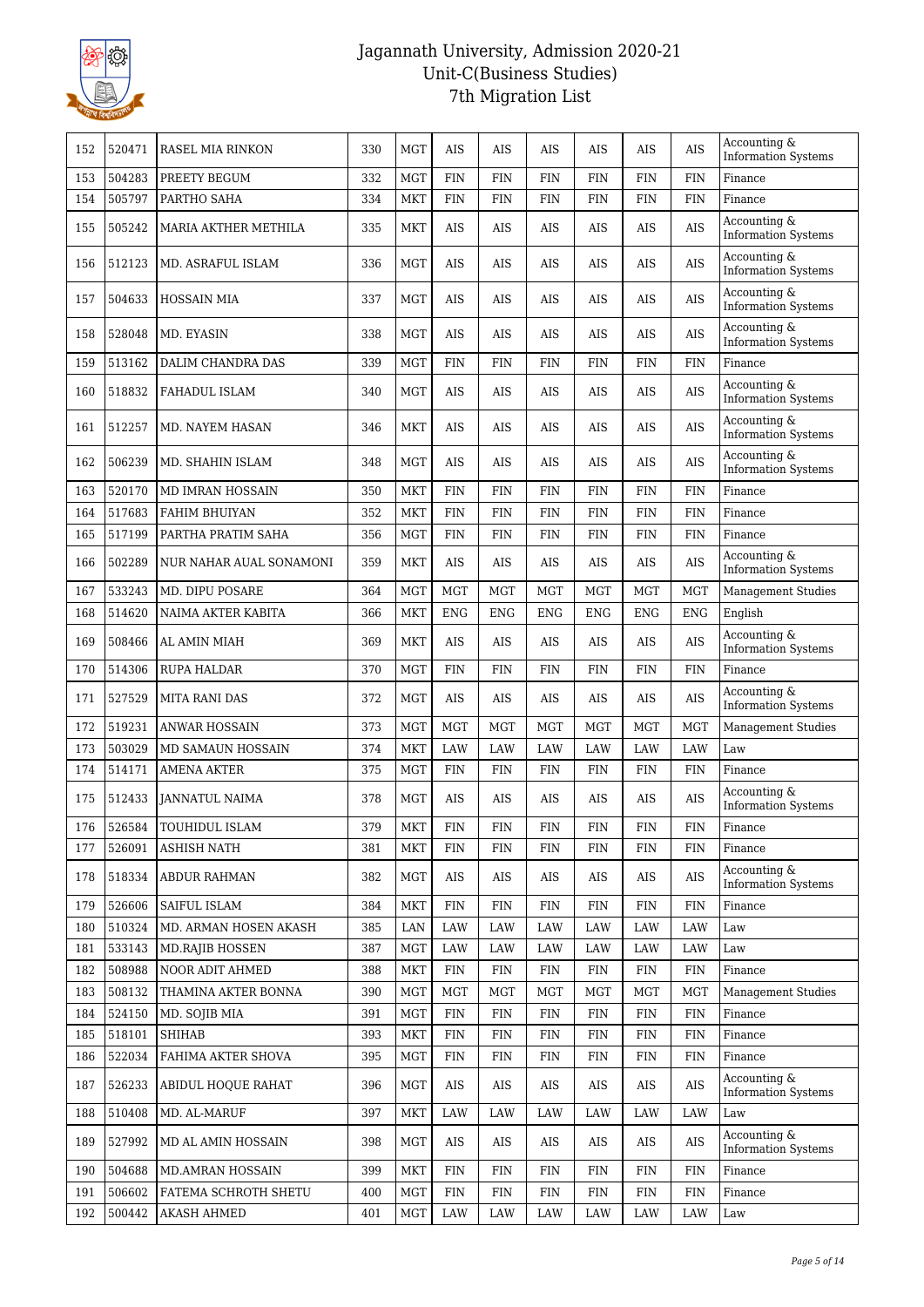

| 193 | 522776 | MD. ABU RAZIN RUMI       | 404 | <b>MGT</b> | <b>ENG</b> | <b>ENG</b>  | ENG        | <b>ENG</b> | ENG        | <b>ENG</b>  | English                                    |
|-----|--------|--------------------------|-----|------------|------------|-------------|------------|------------|------------|-------------|--------------------------------------------|
| 194 | 514295 | FATEMA-TUL-JANNAT        | 405 | MKT        | AIS        | AIS         | <b>AIS</b> | AIS        | AIS        | AIS         | Accounting &<br><b>Information Systems</b> |
| 195 | 522870 | RAKIBUL ISLAM            | 407 | <b>MGT</b> | AIS        | AIS         | AIS        | <b>AIS</b> | AIS        | AIS         | Accounting &<br><b>Information Systems</b> |
| 196 | 528696 | <b>GOURANGO SARKER</b>   | 409 | <b>MGT</b> | <b>FIN</b> | <b>FIN</b>  | <b>FIN</b> | <b>FIN</b> | <b>FIN</b> | <b>FIN</b>  | Finance                                    |
| 197 | 528844 | MD. RAKIB HASAN          | 416 | <b>MGT</b> | <b>MGT</b> | <b>MGT</b>  | <b>MGT</b> | <b>MGT</b> | <b>MGT</b> | <b>MGT</b>  | <b>Management Studies</b>                  |
| 198 | 524434 | NAZMUNNAHAR              | 419 | LAN        | LAN        | LAN         | LAN        | <b>LAW</b> | LAW        | <b>LAW</b>  | Law                                        |
| 199 | 505855 | MD. NOYON ISLAM          | 421 | MKT        | <b>FIN</b> | ${\rm FIN}$ | <b>FIN</b> | <b>FIN</b> | <b>FIN</b> | ${\rm FIN}$ | Finance                                    |
| 200 | 518045 | <b>MD.SHIPON KHAN</b>    | 423 | <b>MGT</b> | <b>MGT</b> | <b>MGT</b>  | <b>MGT</b> | <b>MGT</b> | <b>MGT</b> | <b>MGT</b>  | <b>Management Studies</b>                  |
| 201 | 527890 | MD YOUNUS ALI            | 424 | MKT        | AIS        | AIS         | <b>AIS</b> | AIS        | AIS        | AIS         | Accounting &<br><b>Information Systems</b> |
| 202 | 533341 | MD. SABBIR HASAN NAHID   | 430 | MKT        | <b>FIN</b> | <b>FIN</b>  | <b>FIN</b> | <b>FIN</b> | <b>FIN</b> | <b>FIN</b>  | Finance                                    |
| 203 | 501424 | SAJIDA NAJNEEN MEEM      | 433 | MGT        | AIS        | AIS         | AIS        | <b>AIS</b> | AIS        | $\rm{AIS}$  | Accounting &<br><b>Information Systems</b> |
| 204 | 513822 | RABEYA SULTANA RIPTE     | 435 | <b>MGT</b> | <b>FIN</b> | <b>FIN</b>  | <b>FIN</b> | <b>FIN</b> | <b>FIN</b> | ${\rm FIN}$ | Finance                                    |
| 205 | 527629 | MD. RAKIBUL ISLAM        | 437 | <b>MGT</b> | AIS        | AIS         | <b>AIS</b> | <b>AIS</b> | <b>AIS</b> | AIS         | Accounting &<br><b>Information Systems</b> |
| 206 | 518759 | SHAHADAT HOSSEN          | 438 | <b>MGT</b> | AIS        | AIS         | AIS        | AIS        | AIS        | AIS         | Accounting &<br><b>Information Systems</b> |
| 207 | 506752 | RUBEL AHMED              | 439 | <b>MGT</b> | <b>MGT</b> | <b>MGT</b>  | <b>MGT</b> | LAW        | LAW        | <b>LAW</b>  | Law                                        |
| 208 | 504426 | MD. SHAMIM HOSSAIN       | 441 | MGT        | AIS        | AIS         | AIS        | AIS        | AIS        | AIS         | Accounting &<br><b>Information Systems</b> |
| 209 | 514538 | SHAHREEN KABIR FARIA     | 442 | MGT        | AIS        | AIS         | AIS        | AIS        | <b>AIS</b> | AIS         | Accounting &<br><b>Information Systems</b> |
| 210 | 522800 | MD. SHAKHAWAT HOSSAIN    | 443 | <b>MGT</b> | AIS        | AIS         | AIS        | AIS        | AIS        | AIS         | Accounting &<br><b>Information Systems</b> |
| 211 | 517551 | <b>NAHIAN MOSHARROF</b>  | 445 | <b>MGT</b> | <b>FIN</b> | <b>FIN</b>  | <b>FIN</b> | <b>FIN</b> | FIN        | <b>FIN</b>  | Finance                                    |
| 212 | 507113 | <b>CHWAN BASAK</b>       | 446 | <b>MKT</b> | AIS        | AIS         | AIS        | AIS        | AIS        | AIS         | Accounting &<br><b>Information Systems</b> |
| 213 | 529400 | PRITILATA RANI           | 449 | <b>MGT</b> | <b>FIN</b> | <b>FIN</b>  | <b>FIN</b> | <b>FIN</b> | <b>FIN</b> | <b>FIN</b>  | Finance                                    |
| 214 | 531304 | <b>SHEIKH KAUSAR</b>     | 450 | <b>MGT</b> | AIS        | AIS         | AIS        | AIS        | AIS        | AIS         | Accounting &<br><b>Information Systems</b> |
| 215 | 533385 | ABU BAKAR SIDDIK         | 451 | MGT        | AIS        | AIS         | AIS        | AIS        | AIS        | AIS         | Accounting &<br><b>Information Systems</b> |
| 216 | 511000 | <b>TANMOY KUMAR</b>      | 452 | MGT        | AIS        | AIS         | AIS        | AIS        | AIS        | AIS         | Accounting &<br><b>Information Systems</b> |
| 217 | 529906 | MD. ASHIK KHANDKER       | 453 | <b>MKT</b> | <b>ENG</b> | <b>ENG</b>  | ENG        | <b>ENG</b> | ENG        | <b>ENG</b>  | English                                    |
| 218 | 510715 | MD. AL- AMIN ISLAM SOJIB | 455 | <b>MKT</b> | <b>MKT</b> | MKT         | <b>MKT</b> | MKT        | <b>MKT</b> | MKT         | Marketing                                  |
| 219 | 528081 | MD SABUJ SHEIKH          | 456 | MKT        | <b>MKT</b> | MKT         | <b>MKT</b> | MKT        | MKT        | <b>MKT</b>  | Marketing                                  |
| 220 | 514287 | JANNATUL FARDOUS MIM     | 457 | MGT        | AIS        | AIS         | AIS        | AIS        | AIS        | AIS         | Accounting &<br><b>Information Systems</b> |
| 221 | 518702 | <b>SUMAN AHMED</b>       | 458 | MGT        | AIS        | AIS         | AIS        | AIS        | AIS        | AIS         | Accounting &<br><b>Information Systems</b> |
| 222 | 513831 | FARZANA AKTHER ASHA      | 462 | <b>MGT</b> | <b>FIN</b> | <b>FIN</b>  | FIN        | <b>FIN</b> | <b>FIN</b> | <b>FIN</b>  | Finance                                    |
| 223 | 514858 | SHAHANAJ AKTER           | 467 | PAd        | <b>ENG</b> | ENG         | ENG        | <b>ENG</b> | ENG        | ENG         | English                                    |
| 224 | 511980 | SAFAYATUL ISLAM          | 470 | MKT        | AIS        | AIS         | AIS        | AIS        | AIS        | AIS         | Accounting &<br><b>Information Systems</b> |
| 225 | 528933 | MD. ABDUR RAKIB          | 471 | MGT        | <b>ENG</b> | <b>ENG</b>  | ENG        | <b>ENG</b> | ENG        | <b>ENG</b>  | English                                    |
| 226 | 526070 | RASHEDUL HASAN NOWSHAD   | 472 | <b>MGT</b> | AIS        | AIS         | AIS        | AIS        | AIS        | AIS         | Accounting &<br><b>Information Systems</b> |
| 227 | 522720 | ANISUZZAMAN SUJON        | 476 | MGT        | ENG        | ENG         | ENG        | ENG        | ENG        | ENG         | English                                    |
| 228 | 527153 | MOHAMMAD SHAJIB          | 477 | MKT        | AIS        | AIS         | AIS        | AIS        | AIS        | AIS         | Accounting &<br><b>Information Systems</b> |
| 229 | 511092 | <b>SOJIB HOSSAIN</b>     | 479 | <b>MGT</b> | AIS        | AIS         | AIS        | AIS        | AIS        | AIS         | Accounting &<br><b>Information Systems</b> |
| 230 | 513012 | MD. ABDUR RAHMAN         | 480 | <b>MKT</b> | <b>MKT</b> | <b>MKT</b>  | <b>MKT</b> | MKT        | MKT        | <b>MKT</b>  | Marketing                                  |
| 231 | 521707 | TUFAN CHANDRA ROY        | 481 | MKT        | FIN        | <b>FIN</b>  | <b>FIN</b> | <b>FIN</b> | FIN        | <b>FIN</b>  | Finance                                    |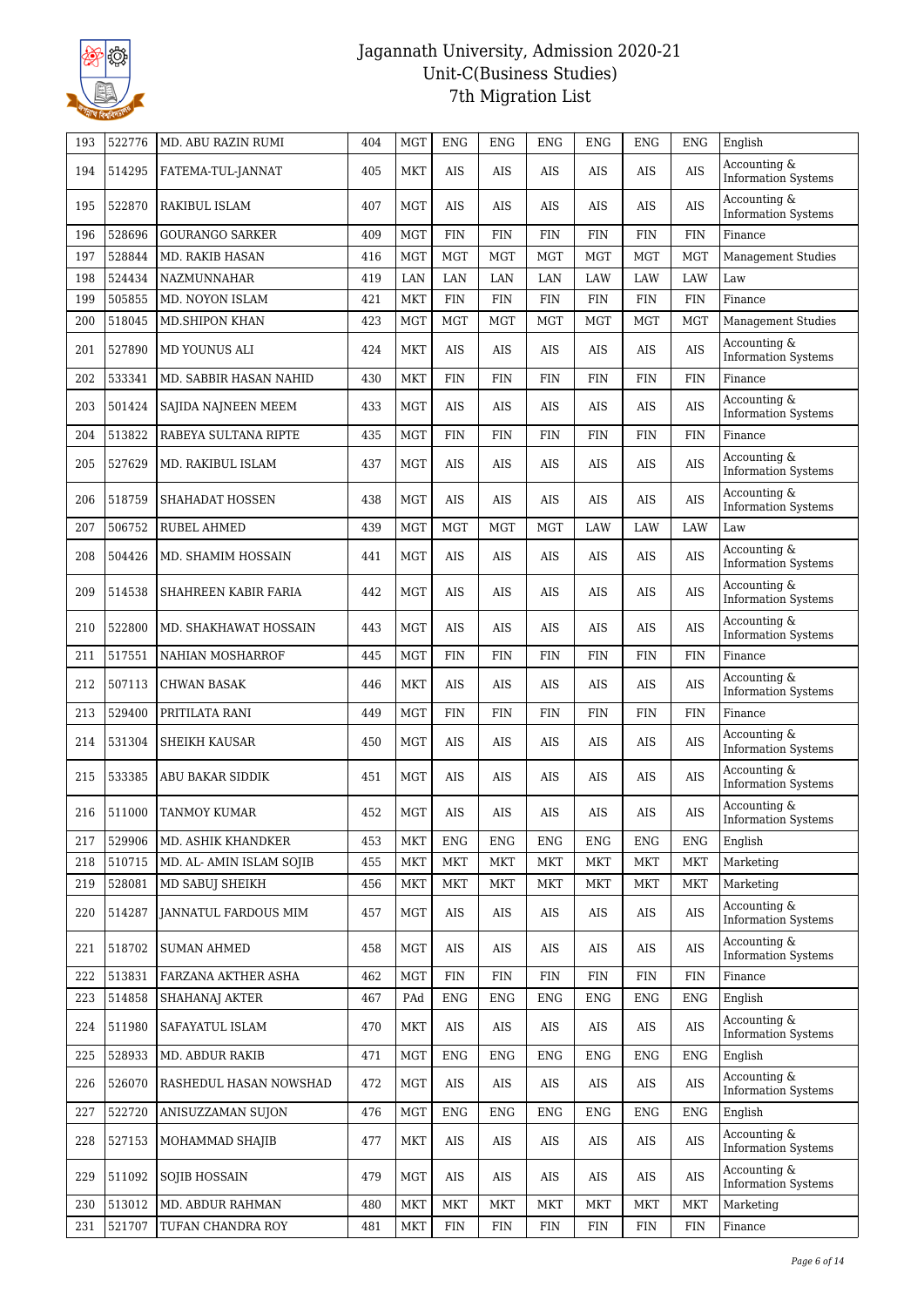

| 232 | 531189 | SHAROJ DHALI                 | 483 | <b>MKT</b> | <b>MKT</b> | <b>MKT</b> | <b>MKT</b> | <b>MKT</b> | <b>MKT</b> | <b>MKT</b>  | Marketing                                  |
|-----|--------|------------------------------|-----|------------|------------|------------|------------|------------|------------|-------------|--------------------------------------------|
| 233 | 525429 | <b>JANNATUL FERDAUS.</b>     | 484 | <b>MGT</b> | <b>MGT</b> | <b>MGT</b> | <b>MGT</b> | <b>MGT</b> | MGT        | <b>MGT</b>  | Management Studies                         |
| 234 | 510060 | MST. FATIMA KHATUN           | 486 | <b>MGT</b> | <b>MGT</b> | <b>MGT</b> | <b>MGT</b> | <b>MGT</b> | <b>MGT</b> | <b>MGT</b>  | <b>Management Studies</b>                  |
| 235 | 518177 | MD. SHANTO MIAH              | 488 | <b>MGT</b> | <b>ENG</b> | <b>ENG</b> | <b>ENG</b> | <b>ENG</b> | <b>ENG</b> | <b>ENG</b>  | English                                    |
| 236 | 516747 | <b>DURJOY PODDER</b>         | 489 | <b>MGT</b> | AIS        | AIS        | <b>AIS</b> | AIS        | <b>AIS</b> | AIS         | Accounting &<br><b>Information Systems</b> |
| 237 | 515820 | NUZHAT NOWSHIN               | 491 | <b>MGT</b> | <b>MGT</b> | <b>MGT</b> | <b>MGT</b> | <b>MGT</b> | <b>MGT</b> | <b>MGT</b>  | <b>Management Studies</b>                  |
| 238 | 517406 | ALIF AB E ARAFAT             | 492 | <b>MGT</b> | AIS        | AIS        | AIS        | AIS        | AIS        | AIS         | Accounting &<br><b>Information Systems</b> |
| 239 | 526236 | PRANTA DAS GUPTA             | 494 | <b>MKT</b> | <b>FIN</b> | <b>FIN</b> | <b>FIN</b> | <b>FIN</b> | <b>FIN</b> | ${\rm FIN}$ | Finance                                    |
| 240 | 517472 | MOHARAJ BIKASH BABU          | 495 | <b>MGT</b> | <b>MGT</b> | <b>MGT</b> | <b>MGT</b> | <b>MGT</b> | <b>MGT</b> | <b>MGT</b>  | <b>Management Studies</b>                  |
| 241 | 525685 | AMRITA SAHA PRIYA            | 496 | <b>MGT</b> | <b>FIN</b> | <b>FIN</b> | <b>FIN</b> | FIN        | <b>FIN</b> | <b>FIN</b>  | Finance                                    |
| 242 | 514548 | NUSRAT JAHAN                 | 497 | <b>MGT</b> | <b>MGT</b> | <b>MGT</b> | <b>MGT</b> | <b>MGT</b> | <b>MGT</b> | <b>MGT</b>  | <b>Management Studies</b>                  |
| 243 | 526235 | MOHAMMAD YOUNUS              | 498 | <b>MGT</b> | <b>FIN</b> | <b>FIN</b> | <b>FIN</b> | FIN        | <b>FIN</b> | <b>FIN</b>  | Finance                                    |
| 244 | 531307 | NIROB SARKER DOYAL           | 501 | MKT        | AIS        | AIS        | AIS        | AIS        | AIS        | AIS         | Accounting &<br><b>Information Systems</b> |
| 245 | 529816 | MD. NAIMUR RAHMAN NAYAN      | 502 | <b>MKT</b> | <b>FIN</b> | <b>FIN</b> | <b>FIN</b> | FIN        | <b>FIN</b> | <b>FIN</b>  | Finance                                    |
| 246 | 511008 | <b>FAZLEO RABBI</b>          | 503 | <b>MKT</b> | <b>FIN</b> | <b>FIN</b> | <b>FIN</b> | FIN        | <b>FIN</b> | <b>FIN</b>  | Finance                                    |
| 247 | 516257 | MOHAMMAD KAJAL MIA           | 506 | <b>MKT</b> | AIS        | AIS        | <b>AIS</b> | AIS        | AIS        | AIS         | Accounting &<br><b>Information Systems</b> |
| 248 | 525903 | MAHMUDUR RAHMAN              | 507 | <b>MKT</b> | <b>FIN</b> | <b>FIN</b> | <b>FIN</b> | FIN        | <b>FIN</b> | <b>FIN</b>  | Finance                                    |
| 249 | 531175 | SHOHAN SHEIKH                | 508 | <b>MKT</b> | AIS        | AIS        | AIS        | AIS        | AIS        | AIS         | Accounting &<br><b>Information Systems</b> |
| 250 | 527476 | MST. RAPIA KHANOM            | 511 | POS        | <b>FIN</b> | <b>FIN</b> | <b>FIN</b> | <b>FIN</b> | <b>FIN</b> | <b>FIN</b>  | Finance                                    |
| 251 | 524922 | UZZAL CHANDRA DAS            | 514 | <b>BAN</b> | AIS        | AIS        | <b>AIS</b> | AIS        | AIS        | AIS         | Accounting &<br><b>Information Systems</b> |
| 252 | 526414 | ABDUR RAHIM                  | 515 | <b>BAN</b> | <b>AIS</b> | <b>FIN</b> | <b>FIN</b> | FIN        | <b>FIN</b> | <b>FIN</b>  | Finance                                    |
| 253 | 514763 | <b>BRISTI AKTER</b>          | 518 | PAd        | AIS        | AIS        | AIS        | AIS        | AIS        | AIS         | Accounting &<br><b>Information Systems</b> |
| 254 | 518598 | <b>ABRARFIAS</b>             | 521 | LAN        | AIS        | AIS        | <b>AIS</b> | AIS        | AIS        | AIS         | Accounting &<br><b>Information Systems</b> |
| 255 | 527894 | <b>TUHIN</b>                 | 523 | LAN        | LAN        | LAN        | LAN        | LAN        | LAN        | LAN         | Land Management and<br>Law                 |
| 256 | 514425 | <b>TASMIA TAHSIN</b>         | 524 | <b>BAN</b> | AIS        | AIS        | AIS        | AIS        | AIS        | AIS         | Accounting &<br><b>Information Systems</b> |
| 257 | 514728 | <b>MARIYA</b>                | 525 | MCJ        | AIS        | AIS        | AIS        | AIS        | AIS        | AIS         | Accounting &<br><b>Information Systems</b> |
| 258 | 517795 | MD.MASFIQURE RAHMAN<br>MAHIN | 526 | PAd        | AIS        | AIS        | AIS        | AIS        | AIS        | AIS         | Accounting &<br><b>Information Systems</b> |
| 259 | 519611 | HASIB AHMMAD PATWARY         | 528 | PAd        | AIS        | AIS        | AIS        | AIS        | AIS        | $\rm{AIS}$  | Accounting &<br><b>Information Systems</b> |
| 260 | 518134 | KAZI MUHAIMINUL ISLAM        | 529 | PAd        | MKT        | MKT        | MKT        | <b>MKT</b> | <b>MKT</b> | MKT         | Marketing                                  |
| 261 | 500738 | MD. MAHFUZ ALI               | 531 | <b>BAN</b> | AIS        | AIS        | AIS        | AIS        | AIS        | AIS         | Accounting &<br><b>Information Systems</b> |
| 262 | 514052 | SHOMUNA ISLAM SRABONTI       | 532 | PAd        | AIS        | AIS        | AIS        | AIS        | AIS        | AIS         | Accounting &<br><b>Information Systems</b> |
| 263 | 524726 | MD. AKRAM HOSSEN             | 533 | PAd        | AIS        | AIS        | AIS        | AIS        | AIS        | $\rm{AIS}$  | Accounting &<br><b>Information Systems</b> |
| 264 | 525450 | FOUZIA RAHMAN TONIMA         | 534 | MCJ        | <b>AIS</b> | <b>FIN</b> | <b>FIN</b> | <b>FIN</b> | <b>FIN</b> | FIN         | Finance                                    |
| 265 | 510179 | SHEHENAZ ZAMAN ANANYA        | 535 | PAd        | <b>MGT</b> | MGT        | <b>MGT</b> | MGT        | <b>MGT</b> | MGT         | <b>Management Studies</b>                  |
| 266 | 528662 | RASEL SARKER                 | 536 | MCJ        | AIS        | AIS        | AIS        | AIS        | AIS        | AIS         | Accounting &<br><b>Information Systems</b> |
| 267 | 503464 | <b>SUMIT MONDAL</b>          | 538 | MCJ        | AIS        | AIS        | <b>FIN</b> | FIN        | <b>FIN</b> | <b>FIN</b>  | Finance                                    |
| 268 | 527064 | ABDULLAH                     | 539 | PAd        | MKT        | MKT        | MKT        | <b>MKT</b> | FIN        | <b>FIN</b>  | Finance                                    |
| 269 | 517618 | MD. MUSTAKIM AHAMMED         | 542 | BAN        | AIS        | AIS        | AIS        | AIS        | AIS        | AIS         | Accounting &<br><b>Information Systems</b> |
| 270 | 513267 | MD. ABU JAYED                | 544 | IER        | <b>MGT</b> | AIS        | AIS        | AIS        | AIS        | AIS         | Accounting &<br><b>Information Systems</b> |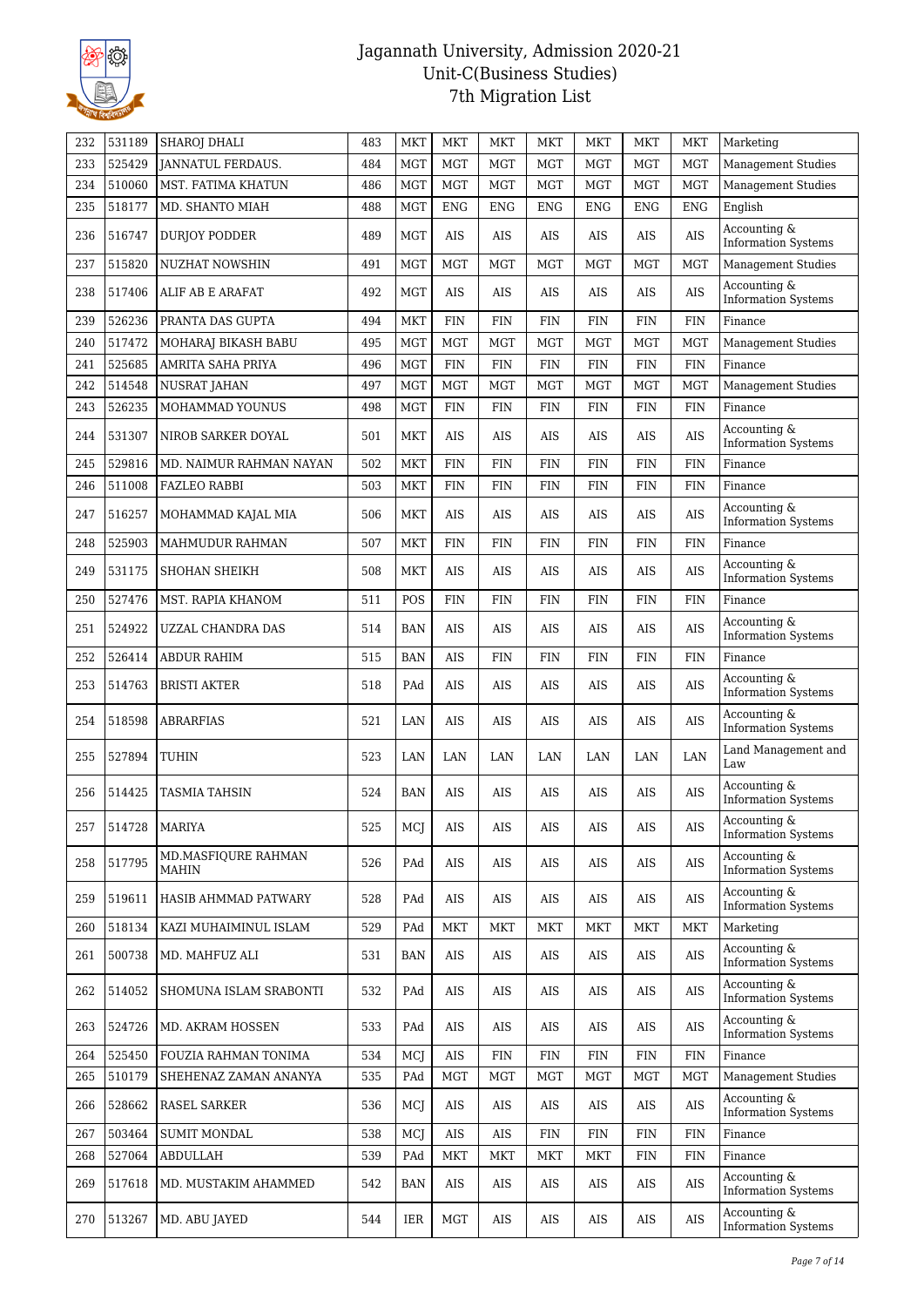

| 271 | 500579 | LIMON HOSSAIN                          | 546 | <b>SOC</b> | <b>MGT</b> | AIS        | AIS        | AIS        | AIS        | AIS        | Accounting &<br><b>Information Systems</b> |
|-----|--------|----------------------------------------|-----|------------|------------|------------|------------|------------|------------|------------|--------------------------------------------|
| 272 | 500029 | <b>SHANTA KHATUN</b>                   | 549 | <b>BAN</b> | <b>MGT</b> | <b>MGT</b> | <b>MGT</b> | <b>MGT</b> | <b>MGT</b> | <b>MGT</b> | <b>Management Studies</b>                  |
| 273 | 531434 | MD. AL AMIN                            | 552 | <b>BAN</b> | <b>MGT</b> | AIS        | AIS        | AIS        | AIS        | AIS        | Accounting &<br><b>Information Systems</b> |
| 274 | 529891 | PROBIN CHANDRA MADOK                   | 553 | POS        | <b>MKT</b> | AIS        | AIS        | AIS        | <b>AIS</b> | <b>FIN</b> | Finance                                    |
| 275 | 514388 | TAMANNA NISHI                          | 556 | <b>BAN</b> | <b>MGT</b> | <b>MGT</b> | <b>MGT</b> | <b>MGT</b> | <b>MGT</b> | <b>MGT</b> | <b>Management Studies</b>                  |
| 276 | 528428 | MST. FARHANA AKTER                     | 560 | POS        | <b>MGT</b> | AIS        | AIS        | AIS        | AIS        | AIS        | Accounting &<br><b>Information Systems</b> |
| 277 | 510273 | MD. ZILHAJUL EKRAM AL-<br><b>IAHIN</b> | 562 | MCJ        | <b>MGT</b> | <b>MGT</b> | <b>AIS</b> | <b>AIS</b> | AIS        | AIS        | Accounting &<br><b>Information Systems</b> |
| 278 | 514483 | <b>MITHILA RANI</b>                    | 566 | IER        | <b>MGT</b> | <b>MGT</b> | AIS        | AIS        | AIS        | AIS        | Accounting &<br><b>Information Systems</b> |
| 279 | 514717 | <b>SOMYA AKTER</b>                     | 567 | <b>SOC</b> | <b>MGT</b> | MGT        | <b>MGT</b> | AIS        | AIS        | AIS        | Accounting &<br><b>Information Systems</b> |
| 280 | 502088 | <b>JOY ROY</b>                         | 570 | <b>IER</b> | <b>MGT</b> | <b>MGT</b> | <b>MGT</b> | AIS        | AIS        | AIS        | Accounting &<br><b>Information Systems</b> |
| 281 | 526223 | <b>FARDEEN SHAHRIAR</b>                | 571 | PAd        | <b>MGT</b> | <b>MGT</b> | <b>MGT</b> | <b>MGT</b> | <b>MGT</b> | <b>MGT</b> | <b>Management Studies</b>                  |
| 282 | 526148 | MD. YOUSUF                             | 573 | POS        | <b>MKT</b> | <b>MKT</b> | <b>MKT</b> | AIS        | AIS        | <b>FIN</b> | Finance                                    |
| 283 | 507922 | FARJANA ISLAM NAWME                    | 574 | POS        | <b>MGT</b> | <b>MGT</b> | <b>MGT</b> | <b>MGT</b> | <b>MGT</b> | <b>MGT</b> | <b>Management Studies</b>                  |
| 284 | 530580 | MD. SOHANUR RAHMAN                     | 577 | IER        | <b>MGT</b> | <b>MGT</b> | <b>MGT</b> | AIS        | AIS        | AIS        | Accounting &<br><b>Information Systems</b> |
| 285 | 500219 | <b>RAJONI KHATUN</b>                   | 579 |            | <b>MKT</b> | <b>MKT</b> | <b>MKT</b> | <b>MKT</b> | <b>MKT</b> | <b>MKT</b> | Marketing                                  |
| 286 | 513155 | MD. MIRAJ HOSSAIN                      | 580 | <b>ANT</b> | <b>MGT</b> | MGT        | <b>MGT</b> | AIS        | AIS        | AIS        | Finance                                    |
| 287 | 529872 | SUBROTA DEB ROY                        | 582 | <b>IML</b> | <b>MGT</b> | MGT        | <b>MGT</b> | AIS        | <b>AIS</b> | AIS        | Accounting &<br><b>Information Systems</b> |
| 288 | 504049 | URMILA AKTER                           | 584 | IML        | <b>MKT</b> | <b>MKT</b> | <b>MKT</b> | <b>MKT</b> | AIS        | AIS        | Accounting &<br><b>Information Systems</b> |
| 289 | 533144 | <b>GOBINDA CHANDRA DAS</b>             | 585 | IML        | <b>MKT</b> | MKT        | MKT        | <b>MKT</b> | AIS        | AIS        | Accounting &<br><b>Information Systems</b> |
| 290 | 514322 | REYA MONI                              | 587 | <b>SOC</b> | <b>MGT</b> | <b>MGT</b> | <b>MGT</b> | <b>MGT</b> | AIS        | AIS        | Accounting &<br><b>Information Systems</b> |
| 291 | 507015 | MD. SHAMIM RAZA                        | 588 | <b>SW</b>  | <b>MGT</b> | <b>MGT</b> | <b>MGT</b> | <b>MGT</b> | MGT        | AIS        | Accounting &<br><b>Information Systems</b> |
| 292 | 508839 | MD. SAIFUL ISLAM RONY                  | 591 | IML        | <b>MGT</b> | <b>MGT</b> | <b>MGT</b> | <b>MGT</b> | MGT        | AIS        | Accounting &<br><b>Information Systems</b> |
| 293 |        | 521749   MEHEBBULLAH TOUSHIF           | 592 | <b>SOC</b> | <b>MGT</b> | <b>MGT</b> | <b>MGT</b> | <b>MGT</b> | MGT        | <b>MGT</b> | Accounting &<br><b>Information Systems</b> |
| 294 | 524507 | TAMANNA AKTHER EVA                     | 595 | SW         | ECO        | ECO        | ECO        | ENG        | ENG        | ENG        | English                                    |
| 295 | 518599 | <b>ASIF HAOUD</b>                      | 596 | SW         | <b>MKT</b> | <b>MKT</b> | <b>MKT</b> | <b>MKT</b> | <b>MKT</b> | <b>MKT</b> | Marketing                                  |
| 296 | 521432 | <b>IQBAL MAHAMUD</b>                   | 597 | SW         | MKT        | <b>MKT</b> | <b>MKT</b> | <b>MKT</b> | MKT        | <b>MKT</b> | Marketing                                  |
| 297 | 520546 | MD. ZUBAYER HOSSAIN                    | 598 | IML        | <b>MGT</b> | MGT        | <b>MGT</b> | MGT        | <b>MGT</b> | <b>MGT</b> | <b>Management Studies</b>                  |
| 298 | 515342 | ORPITA DAS MEME                        | 599 | SW         | <b>MGT</b> | <b>MGT</b> | <b>MGT</b> | <b>MGT</b> | MGT        | <b>MGT</b> | Management Studies                         |
| 299 | 510482 | MD. KHOSRUL ISLAM                      | 600 | ANT        | MKT        | MKT        | <b>MKT</b> | <b>MKT</b> | MKT        | <b>MKT</b> | Marketing                                  |
| 300 | 511203 | MD. MOMINUL HAQUE                      | 601 |            | <b>MGT</b> | <b>MGT</b> | <b>MGT</b> | <b>MGT</b> | MGT        | <b>MGT</b> | <b>Management Studies</b>                  |
| 301 | 509341 | SHUVO HASAN                            | 603 | ANT        | MKT        | MKT        | MKT        | MKT        | MKT        | MKT        | Marketing                                  |
| 302 | 513937 | <b>RIMA AKTER</b>                      | 604 | IML        | <b>MGT</b> | MGT        | <b>MGT</b> | <b>ENG</b> | ENG        | <b>ENG</b> | English                                    |
| 303 | 509096 | MD. ASHIKUR RAHMAN SHAH                | 607 | SW         | <b>MKT</b> | MKT        | MKT        | <b>MKT</b> | <b>MKT</b> | MKT        | Marketing                                  |
| 304 | 502072 | MD. KAWSAR MIAH                        | 608 |            | <b>MGT</b> | <b>MGT</b> | <b>MGT</b> | <b>MGT</b> | MGT        | <b>MGT</b> | <b>Management Studies</b>                  |
| 305 | 516368 | SANJOY KUMER DAS                       | 616 |            | MGT        | MGT        | <b>MGT</b> | <b>MGT</b> | MGT        | <b>MGT</b> | Management Studies                         |
| 306 | 506775 | MD. NAZMUL HASAN                       | 617 |            | <b>MGT</b> | MGT        | <b>MGT</b> | <b>MGT</b> | MGT        | <b>MGT</b> | <b>Management Studies</b>                  |
| 307 | 508884 | MAFUZUL ISLAM ADNAN                    | 621 |            | <b>MKT</b> | <b>MKT</b> | <b>MKT</b> | MKT        | MKT        | <b>MKT</b> | Marketing                                  |
| 308 | 515214 | <b>AMENA AKTER</b>                     | 622 |            | MKT        | <b>MKT</b> | <b>MKT</b> | <b>MKT</b> | MKT        | <b>MKT</b> | Marketing                                  |
| 309 | 500733 | SHOURAV ADHIKARY                       | 623 |            | MKT        | MKT        | MKT        | MKT        | MKT        | <b>MKT</b> | Marketing                                  |
| 310 | 519435 | <b>TAIJUL ISLAM</b>                    | 626 |            | ECO        | ECO        | ECO        | ECO        | ECO        | ECO        | Economics                                  |
| 311 | 517086 | SHIDUL ISLAM RIYAD                     | 627 |            | <b>MGT</b> | <b>MGT</b> | <b>MGT</b> | <b>MGT</b> | <b>MGT</b> | MGT        | <b>Management Studies</b>                  |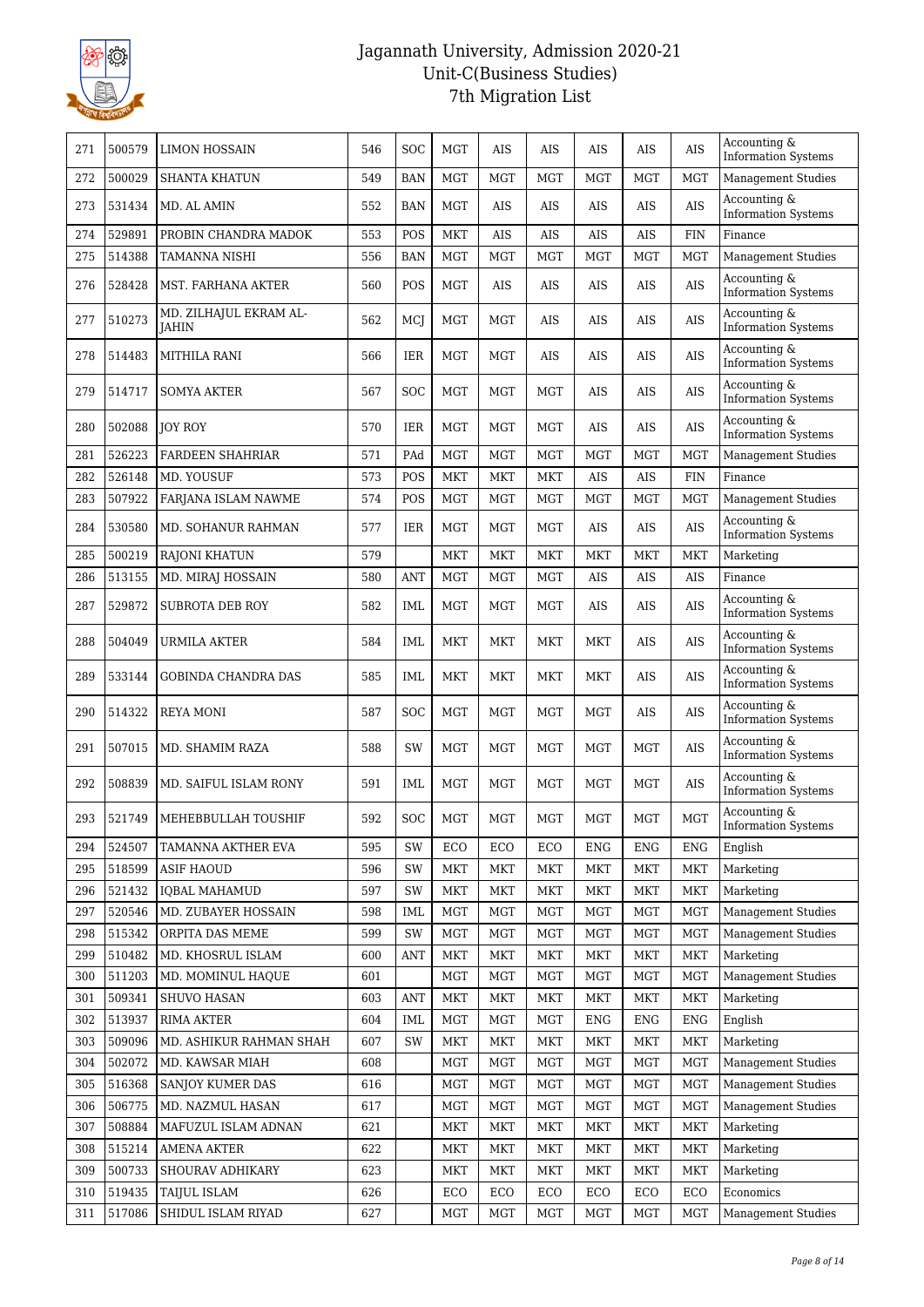

| 312 | 500580 | MD. SHAHED ALI           | 628 | MGT        | <b>MGT</b> | <b>MGT</b> | <b>MGT</b> | MGT        | MGT        | Management Studies        |
|-----|--------|--------------------------|-----|------------|------------|------------|------------|------------|------------|---------------------------|
| 313 | 527013 | ZULFIQUER ALI            | 630 | <b>MGT</b> | <b>MGT</b> | <b>MGT</b> | MGT        | <b>MGT</b> | <b>MGT</b> | <b>Management Studies</b> |
| 314 | 526374 | <b>RAKIB HASAN</b>       | 633 | <b>MGT</b> | <b>MGT</b> | <b>MGT</b> | MGT        | MGT        | MGT        | <b>Management Studies</b> |
| 315 | 515644 | <b>NASRIN AKTER</b>      | 634 | <b>MGT</b> | <b>MGT</b> | <b>MGT</b> | <b>MGT</b> | <b>MGT</b> | <b>MGT</b> | <b>Management Studies</b> |
| 316 | 508831 | MD. INJAMUL HAQUE JONI   | 636 | MKT        | <b>MKT</b> | <b>MKT</b> | <b>MKT</b> | <b>MKT</b> | <b>MKT</b> | Marketing                 |
| 317 | 507968 | MAISHA JAHAN MIM         | 637 | MKT        | <b>MKT</b> | <b>MKT</b> | MKT        | MKT        | MKT        | Marketing                 |
| 318 | 510271 | MST. SADIYA AKTER        | 638 | <b>MKT</b> | <b>MKT</b> | <b>MKT</b> | <b>MKT</b> | <b>MKT</b> | MKT        | Marketing                 |
| 319 | 524526 | <b>HAWYA AKTER</b>       | 641 | <b>MGT</b> | <b>MGT</b> | <b>MGT</b> | <b>MGT</b> | MGT        | <b>MGT</b> | <b>Management Studies</b> |
| 320 | 506500 | MST. TUNNA MONI          | 644 | MKT        | <b>MKT</b> | MKT        | MKT        | MKT        | <b>MKT</b> | Marketing                 |
| 321 | 533089 | NAIMA RAHMAN             | 647 | MGT        | <b>MGT</b> | <b>MGT</b> | <b>MGT</b> | MGT        | <b>MGT</b> | <b>Management Studies</b> |
| 322 | 514530 | <b>JARIN HOSSIN NIHA</b> | 649 | <b>MGT</b> | <b>MGT</b> | <b>MGT</b> | <b>MGT</b> | <b>MGT</b> | <b>MGT</b> | <b>Management Studies</b> |
| 323 | 512432 | <b>BIBI AMENA</b>        | 652 | <b>MKT</b> | <b>MKT</b> | <b>MKT</b> | <b>MKT</b> | <b>MKT</b> | MKT        | Marketing                 |
| 324 | 522897 | MD. JAHIDUL ISLAM        | 653 | MKT        | <b>MKT</b> | MKT        | MKT        | MKT        | <b>MKT</b> | Marketing                 |
| 325 | 529861 | TONMOY ROY               | 654 | <b>MGT</b> | <b>MGT</b> | <b>MGT</b> | <b>MGT</b> | <b>MGT</b> | MGT        | <b>Management Studies</b> |
| 326 | 529778 | NISHAT MIA               | 658 | <b>MGT</b> | <b>MGT</b> | <b>MGT</b> | <b>MGT</b> | MGT        | <b>MGT</b> | Management Studies        |
| 327 | 519770 | AL-AMIN MAHTAB SHAAN     | 660 | MGT        | <b>MGT</b> | MGT        | MGT        | MGT        | MGT        | Management Studies        |
| 328 | 532750 | MD FAROQUE               | 661 | <b>MGT</b> | MGT        | <b>MGT</b> | <b>MGT</b> | MGT        | <b>MGT</b> | <b>Management Studies</b> |
| 329 | 518531 | MD. SHAMSUR RAHMAN SIZAN | 662 | <b>MGT</b> | <b>MGT</b> | <b>MGT</b> | MGT        | <b>MGT</b> | <b>MGT</b> | <b>Management Studies</b> |
| 330 | 532771 | MD.BORHAN UDDIN NOMAN    | 663 | MGT        | <b>MGT</b> | <b>MGT</b> | <b>MGT</b> | MGT        | <b>MGT</b> | <b>Management Studies</b> |
| 331 | 526124 | RAFIQ BIN SADEK RESHAD   | 665 | MGT        | MGT        | <b>MGT</b> | <b>MGT</b> | MGT        | <b>MGT</b> | <b>Management Studies</b> |
|     |        |                          |     |            |            |            |            |            |            | Land Management and       |
| 332 | 524381 | MD. IBRHIM               | 666 | LAN        | LAN        | LAN        | LAN        | LAN        | LAN        | Law                       |
| 333 | 513847 | NUSRAT JAHAN TASHFE      | 667 | <b>MGT</b> | <b>MGT</b> | <b>MGT</b> | <b>MGT</b> | <b>MGT</b> | MGT        | <b>Management Studies</b> |
| 334 | 514328 | SURAYA YEASMIN SILVY     | 668 | <b>MGT</b> | <b>MGT</b> | <b>MGT</b> | <b>MGT</b> | <b>MGT</b> | <b>MGT</b> | Management Studies        |
| 335 | 516959 | JUBAYER BIN BASHAR       | 669 | MGT        | <b>MGT</b> | MGT        | MGT        | MGT        | MGT        | <b>Management Studies</b> |
| 336 | 520987 | REDWAN HOSSAIN SARDER    | 672 | MKT        | <b>MKT</b> | <b>MKT</b> | MKT        | <b>MKT</b> | MKT        | Marketing                 |
| 337 | 524879 | MD. FAHIM FAISAL         | 673 | <b>MGT</b> | <b>MGT</b> | <b>MGT</b> | MGT        | <b>MGT</b> | <b>MGT</b> | <b>Management Studies</b> |
| 338 | 509080 | SADIYA ABEDIEN JEBA      | 674 | MGT        | <b>MGT</b> | <b>MGT</b> | MGT        | MGT        | <b>MGT</b> | <b>Management Studies</b> |
| 339 | 500911 | KAMRUL HOSSAIN           | 676 | MGT        | MGT        | <b>MGT</b> | MGT        | MGT        | MGT        | Management Studies        |
| 340 | 514783 | PRIYA ROY                | 677 | MGT        | MGT        | <b>MGT</b> | MGT        | MGT        | <b>MGT</b> | <b>Management Studies</b> |
| 341 | 531990 | MD. AKASH BAPARI         | 680 | <b>MGT</b> | <b>MGT</b> | <b>MGT</b> | <b>MGT</b> | <b>MGT</b> | MGT        | <b>Management Studies</b> |
| 342 | 531216 | <b>SIZAN AHMED</b>       | 681 | <b>MGT</b> | <b>MGT</b> | <b>MGT</b> | <b>MGT</b> | <b>MGT</b> | <b>MGT</b> | Management Studies        |
| 343 | 533362 | MD . AZIM MIAH           | 682 | $\rm MGT$  | $\rm MGT$  | $\rm MGT$  | $\rm MGT$  | $\rm MGT$  | MGT        | Management Studies        |
| 344 | 511597 | HAFSA BINTA HAKIM        | 685 | MGT        | MGT        | MGT        | MGT        | MGT        | MGT        | <b>Management Studies</b> |
| 345 | 514545 | RATNA AKTER              | 686 | <b>MGT</b> | <b>MGT</b> | <b>MGT</b> | <b>MGT</b> | <b>MGT</b> | MGT        | <b>Management Studies</b> |
| 346 | 504540 | MD. NAZMUL HASAN         | 688 | MKT        | MKT        | MKT        | MKT        | MKT        | <b>MKT</b> | Marketing                 |
| 347 | 517713 | <b>SALMAN MAHAMUD</b>    | 689 | <b>MGT</b> | MGT        | <b>MGT</b> | MGT        | <b>MGT</b> | MGT        | <b>Management Studies</b> |
| 348 | 521979 | SHAHIDA ISLAM            | 690 | <b>MKT</b> | <b>MKT</b> | <b>MKT</b> | <b>MKT</b> | MKT        | <b>MKT</b> | Marketing                 |
| 349 | 518263 | MD. NAZMUS SAKIB         | 692 | <b>MGT</b> | MGT        | <b>MGT</b> | <b>MGT</b> | MGT        | <b>MGT</b> | <b>Management Studies</b> |
| 350 | 516316 | MAHMUDA AKTER MIM        | 693 | <b>MGT</b> | <b>MGT</b> | <b>MGT</b> | <b>MGT</b> | <b>MGT</b> | <b>MGT</b> | Management Studies        |
| 351 | 514131 | NUSRAT JAHAN ANY         | 695 | MGT        | MGT        | MGT        | MGT        | MGT        | MGT        | Management Studies        |
| 352 | 513994 | <b>JANNATUL FERDOUS</b>  | 700 | MKT        | MKT        | MKT        | MKT        | MKT        | <b>MKT</b> | Marketing                 |
| 353 | 510420 | MD. ABDUR RAHIM          | 701 | <b>MKT</b> | MKT        | MKT        | <b>MKT</b> | <b>MKT</b> | <b>MKT</b> | Marketing                 |
| 354 | 526605 | <b>IMTEAZ AHMMED</b>     | 704 | ECO        | ECO        | ECO        | ECO        | ECO        | ECO        | Economics                 |
| 355 | 511327 | MD. ASRAFUL ISLAM        | 706 | MKT        | MKT        | MKT        | MKT        | MKT        | <b>MKT</b> | Marketing                 |
| 356 | 527703 | MD. SABBIR AHMMED.       | 707 | MGT        | MGT        | MGT        | MGT        | MGT        | <b>MGT</b> | <b>Management Studies</b> |
| 357 | 512127 | <b>GOLAM KIBRIA</b>      | 708 | MKT        | <b>MKT</b> | <b>MKT</b> | MKT        | MKT        | <b>MKT</b> | Marketing                 |
| 358 | 528997 | MD. SHAKIB HOSSEN SHANTO | 709 | MKT        | <b>MKT</b> | <b>MKT</b> | <b>MKT</b> | MKT        | <b>MKT</b> | Marketing                 |
| 359 | 517377 | FYZANUL HAQUE AYAN       | 710 | MKT        | MKT        | MKT        | MKT        | MKT        | <b>MKT</b> | Marketing                 |
| 360 | 512883 | SHANTA CHANDRA SHIL      | 711 | <b>MGT</b> | MGT        | <b>MGT</b> | MGT        | MGT        | <b>MGT</b> | <b>Management Studies</b> |
| 361 | 501657 | MD. IBRAHIM KHALIL ULLAH | 712 | <b>MGT</b> | <b>MGT</b> | <b>MGT</b> | MGT        | <b>MGT</b> | MGT        | Management Studies        |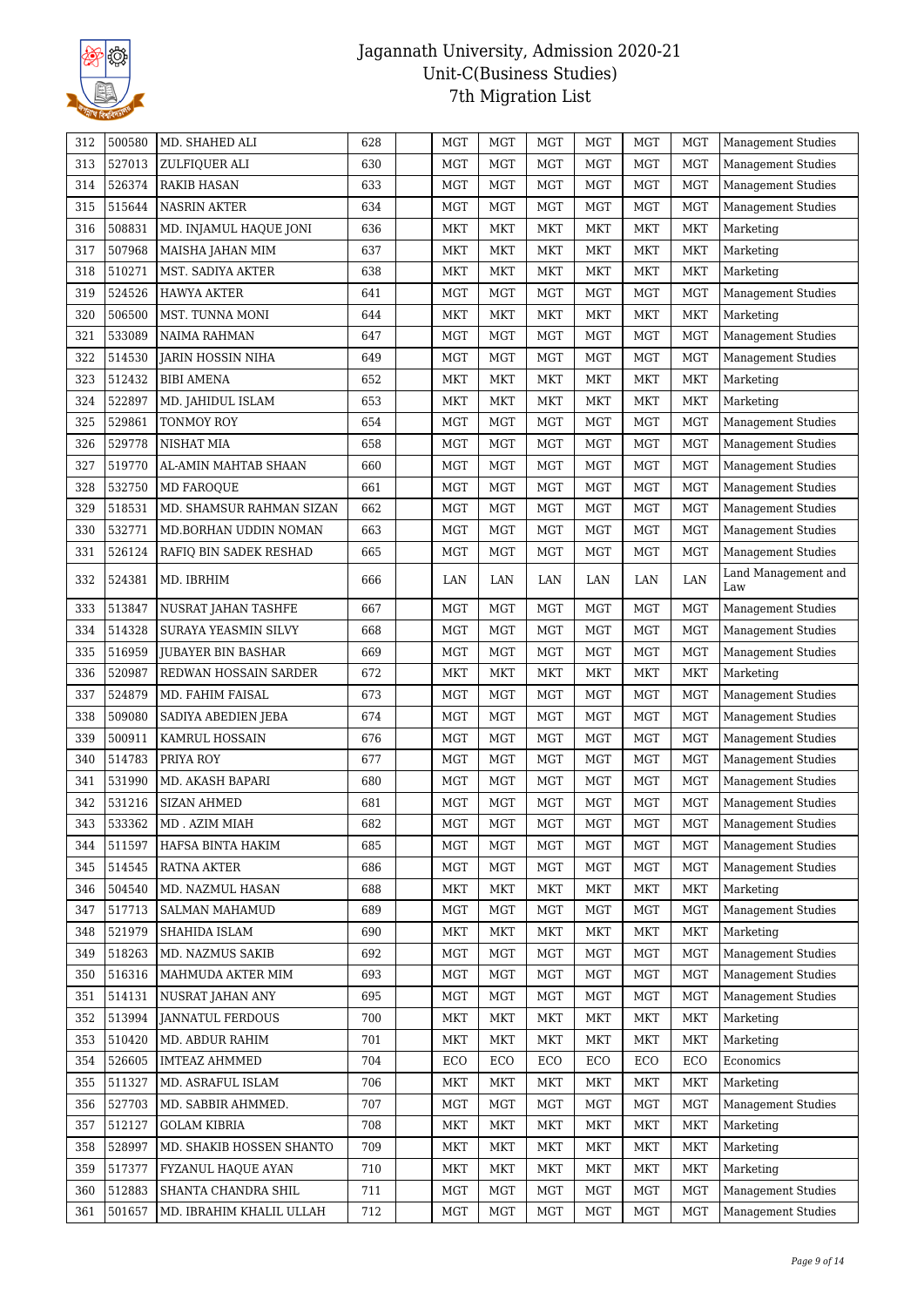

| 362 | 524785 | RABIUL AOWAL             | 716 | LAN        | LAN        | LAN        | LAN        | LAN        | LAN        | Land Management and<br>Law |
|-----|--------|--------------------------|-----|------------|------------|------------|------------|------------|------------|----------------------------|
| 363 | 525172 | <b>JHALAK SARKER</b>     | 717 | <b>MGT</b> | <b>MGT</b> | <b>MGT</b> | <b>MGT</b> | MGT        | <b>MGT</b> | <b>Management Studies</b>  |
| 364 | 509460 | MD. REZWAN SIDDIQUE      | 718 | MGT        | <b>MGT</b> | <b>MGT</b> | <b>MGT</b> | MGT        | <b>MGT</b> | <b>Management Studies</b>  |
| 365 | 500824 | MD. SAYEM REZA           | 721 | <b>MGT</b> | <b>MGT</b> | <b>MGT</b> | <b>MGT</b> | MGT        | <b>MGT</b> | <b>Management Studies</b>  |
| 366 | 508812 | HABIBUL BASHAR SUMON     | 722 | <b>MGT</b> | <b>MGT</b> | <b>MGT</b> | <b>MGT</b> | MGT        | <b>MGT</b> | <b>Management Studies</b>  |
| 367 | 514965 | NUSRAT JAHAN MIM         | 726 | <b>MGT</b> | <b>MGT</b> | <b>MGT</b> | <b>MGT</b> | <b>MGT</b> | <b>MGT</b> | Management Studies         |
| 368 | 513156 | MD. FORHAD HOSSAIN       | 729 | MKT        | <b>MKT</b> | <b>MKT</b> | MKT        | MKT        | <b>MKT</b> | Marketing                  |
| 369 | 531423 | MD. KAIYUM SHARIF        | 730 | <b>MGT</b> | <b>MGT</b> | <b>MGT</b> | <b>MGT</b> | MGT        | <b>MGT</b> | <b>Management Studies</b>  |
| 370 | 502317 | <b>SWEETY RANI DATTA</b> | 731 | <b>MGT</b> | <b>MGT</b> | <b>MGT</b> | <b>MGT</b> | MGT        | <b>MGT</b> | Management Studies         |
| 371 | 510061 | MST. NOWRIN-BINTE-ZAMAN  | 732 | <b>MGT</b> | <b>MGT</b> | <b>MGT</b> | <b>MGT</b> | MGT        | <b>MGT</b> | <b>Management Studies</b>  |
| 372 | 514030 | SANJIDA KHANAM           | 734 | MGT        | MGT        | <b>MGT</b> | <b>MGT</b> | MGT        | <b>MGT</b> | Management Studies         |
| 373 | 514330 | HOMAYRA AKTER MOW        | 735 | <b>MGT</b> | <b>MGT</b> | <b>MGT</b> | <b>MGT</b> | MGT        | <b>MGT</b> | <b>Management Studies</b>  |
| 374 | 507953 | KONA AKTER               | 738 | LAN        | LAN        | LAN        | LAN        | LAN        | LAN        | Land Management and<br>Law |
| 375 | 517226 | MD. RIPON                | 739 | <b>MKT</b> | <b>MKT</b> | <b>MKT</b> | <b>MKT</b> | <b>MKT</b> | <b>MKT</b> | Marketing                  |
| 376 | 521309 | MD. SAJID RAHMAN ERAM    | 740 | <b>MGT</b> | <b>MGT</b> | <b>MGT</b> | <b>MGT</b> | MGT        | <b>MGT</b> | <b>Management Studies</b>  |
| 377 | 522517 | <b>FARHAN TANVIR</b>     | 742 | PAd        | PAd        | PAd        | PAd        | PAd        | PAd        | Public Administration      |
| 378 | 510505 | RAJIB ISLAM ASIF         | 743 | <b>MGT</b> | <b>MGT</b> | <b>MGT</b> | <b>MGT</b> | <b>MGT</b> | <b>MGT</b> | <b>Management Studies</b>  |
| 379 | 523218 | SHREE PRARTH DEBNATH     | 745 | MKT        | <b>MKT</b> | <b>MKT</b> | MKT        | MKT        | <b>MKT</b> | Marketing                  |
| 380 | 525954 | MOHAMMAD HASAN UDDIN     | 747 | <b>MGT</b> | <b>MGT</b> | <b>MGT</b> | <b>MGT</b> | MGT        | <b>MGT</b> | Management Studies         |
| 381 | 526304 | SHAKAWATH HOSSAIN        | 748 | <b>MGT</b> | <b>MGT</b> | <b>MGT</b> | <b>MGT</b> | MGT        | <b>MGT</b> | Management Studies         |
| 382 | 521423 | MD. MASUM BILLAH TANIM   | 751 | <b>MKT</b> | <b>MKT</b> | <b>MKT</b> | <b>MKT</b> | <b>MKT</b> | MKT        | Marketing                  |
| 383 | 521397 | MD.RASHED KHAN MENON     | 752 | MKT        | <b>MKT</b> | <b>MKT</b> | MKT        | MKT        | <b>MKT</b> | Marketing                  |
| 384 | 513769 | <b>SADIA NASRIN</b>      | 753 | <b>MGT</b> | <b>MGT</b> | <b>MGT</b> | <b>MGT</b> | MGT        | <b>MGT</b> | <b>Management Studies</b>  |
| 385 | 507672 | NAZNIN NAHAR SHAWMI      | 754 | <b>MGT</b> | <b>MGT</b> | <b>MGT</b> | <b>MGT</b> | MGT        | <b>MGT</b> | <b>Management Studies</b>  |
| 386 | 510246 | MD. RAIHAN MUNNA         | 755 | <b>MGT</b> | <b>MGT</b> | <b>MGT</b> | <b>MGT</b> | <b>MGT</b> | <b>MGT</b> | Management Studies         |
| 387 | 519392 | MD. RAIHAN SARKER        | 760 | MKT        | <b>MGT</b> | MGT        | MGT        | MGT        | <b>MGT</b> | Management Studies         |
| 388 | 500850 | <b>SHAKIBUR RAHMAN</b>   | 761 | MKT        | <b>MGT</b> | <b>MGT</b> | <b>MGT</b> | MGT        | <b>MGT</b> | <b>Management Studies</b>  |
| 389 | 524867 | NAIMUR RAHMAN            | 763 | MKT        | <b>MGT</b> | <b>MGT</b> | <b>MGT</b> | <b>MGT</b> | <b>MGT</b> | <b>Management Studies</b>  |
| 390 | 520420 | <b>RAKIBUL HASAN</b>     | 765 | MKT        | <b>MGT</b> | <b>MGT</b> | <b>MGT</b> | <b>MGT</b> | <b>MGT</b> | <b>Management Studies</b>  |
| 391 | 532845 | MD. TANBIR HASSAN        | 766 | MKT        | <b>MKT</b> | <b>MKT</b> | <b>MKT</b> | <b>MKT</b> | MKT        | Marketing                  |
| 392 | 516117 | <b>SHANTA AKTER</b>      | 767 | POS        | POS        | POS        | POS        | POS        | POS        | <b>Political Science</b>   |
| 393 | 527730 | <b>IMTIAZ AHAMED</b>     | 768 | MKT        | <b>MKT</b> | MKT        | <b>MKT</b> | MKT        | <b>MKT</b> | Marketing                  |
| 394 | 524451 | MST. RABEYA AKTER        | 769 | SW         | SW         | SW         | SW         | SW         | SW         | Social Work                |
| 395 | 530320 | MD. SOZIB ISLAM          | 770 | MKT        | MKT        | MKT        | MKT        | MKT        | MKT        | Marketing                  |
| 396 | 528783 | VOJON KUMAR              | 771 | MKT        | <b>MGT</b> | MGT        | MGT        | MGT        | <b>MGT</b> | <b>Management Studies</b>  |
| 397 | 510257 | <b>ROKSANA</b>           | 773 | <b>MKT</b> | <b>MKT</b> | <b>MKT</b> | <b>MKT</b> | <b>MKT</b> | <b>MKT</b> | Marketing                  |
| 398 | 518510 | MD. RIYAD HOSSAIN        | 774 | MKT        | MKT        | MKT        | MKT        | <b>MKT</b> | <b>MKT</b> | Marketing                  |
| 399 | 514885 | <b>SADIA AKTER</b>       | 775 | MKT        | MKT        | <b>MKT</b> | <b>MKT</b> | <b>MKT</b> | <b>MKT</b> | Marketing                  |
| 400 | 522493 | NUSRAT JAHAN             | 776 | PAd        | <b>MGT</b> | MGT        | MGT        | MGT        | <b>MGT</b> | <b>Management Studies</b>  |
| 401 | 512230 | MD. RION MIA             | 777 | <b>MKT</b> | MKT        | ECO        | ECO        | ECO        | ECO        | Economics                  |
| 402 | 502949 | MAJIDUL ISLAM FAHAD      | 779 | LAN        | LAN        | LAN        | LAN        | LAN        | LAN        | Land Management and<br>Law |
| 403 | 517121 | MD JUBAER HOSSAIN        | 780 | MKT        | <b>MKT</b> | MKT        | MKT        | MKT        | <b>MKT</b> | Marketing                  |
| 404 | 521133 | MD. MAHIUDDIN            | 781 | MKT        | MKT        | MKT        | MKT        | MKT        | <b>MKT</b> | Marketing                  |
| 405 | 526090 | MOHAMMAD EMON AHMED      | 783 | <b>MKT</b> | <b>MKT</b> | <b>MKT</b> | <b>MKT</b> | <b>MKT</b> | <b>MKT</b> | Marketing                  |
| 406 | 515338 | MAHABUBA ISLAM MITU      | 786 | MKT        | MKT        | MKT        | MKT        | <b>MKT</b> | <b>MKT</b> | Marketing                  |
| 407 | 510377 | MD. MASUD RANA           | 787 | MKT        | <b>MGT</b> | MGT        | MGT        | <b>MGT</b> | <b>MGT</b> | <b>Management Studies</b>  |
| 408 | 527261 | SRABONI CHOWDHURY        | 791 | PAd        | <b>MGT</b> | MGT        | MGT        | MGT        | <b>MGT</b> | Management Studies         |
| 409 | 513202 | MD. IMRAN HOSSAIN        | 794 | LAN        | MGT        | <b>MGT</b> | MGT        | <b>MGT</b> | <b>MGT</b> | <b>Management Studies</b>  |
| 410 | 511405 | MD. MUTTAKIN ALI         | 798 | IER        | <b>MGT</b> | <b>MGT</b> | MGT        | <b>MGT</b> | <b>MGT</b> | Management Studies         |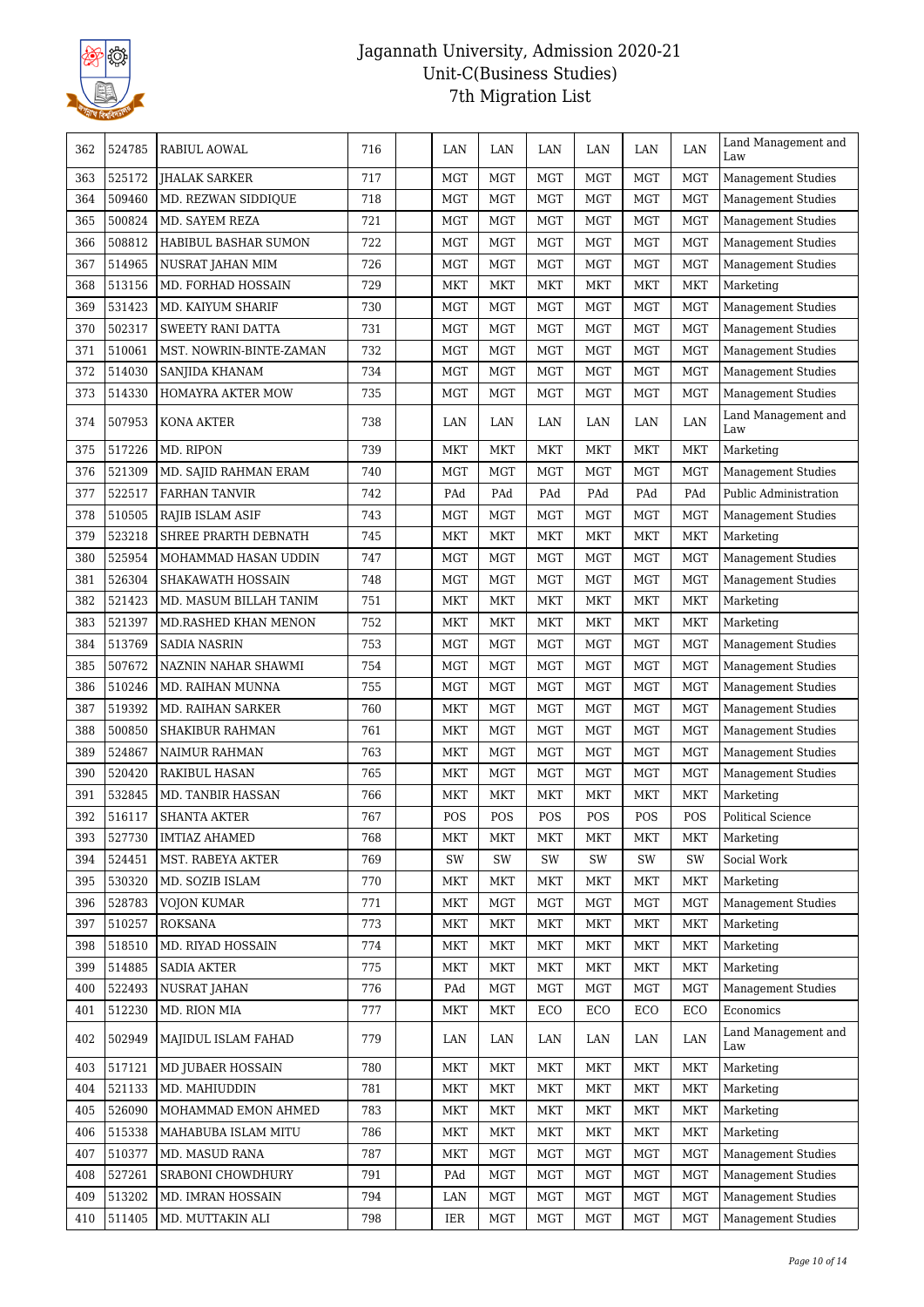

| 411 | 518279 | <b>MAHEDI HASAN</b>    | 799 | BAN        | <b>MGT</b> | <b>MGT</b> | <b>MGT</b> | MGT        | <b>MGT</b> | <b>Management Studies</b>            |
|-----|--------|------------------------|-----|------------|------------|------------|------------|------------|------------|--------------------------------------|
| 412 | 512147 | MD. TAWFIQUL ISLAM     | 801 | PAd        | <b>MGT</b> | <b>MGT</b> | <b>MGT</b> | MGT        | <b>MGT</b> | <b>Management Studies</b>            |
| 413 | 506511 | MOST. SUCHI KHATUN     | 803 | <b>BAN</b> | MKT        | <b>MKT</b> | <b>MKT</b> | <b>MKT</b> | <b>MKT</b> | Marketing                            |
| 414 | 510161 | <b>AFIA ANJUM</b>      | 808 | PAd        | <b>MKT</b> | <b>MKT</b> | <b>MKT</b> | <b>MKT</b> | <b>MKT</b> | Marketing                            |
| 415 | 501607 | <b>TAMANNA AKTHER</b>  | 809 | POS        | <b>MGT</b> | <b>MGT</b> | <b>MGT</b> | <b>MGT</b> | <b>MGT</b> | <b>Management Studies</b>            |
| 416 | 514602 | MEHEJABIN ISLAM MUSKAN | 811 | IML        | MGT        | <b>MGT</b> | <b>MGT</b> | MGT        | <b>MGT</b> | <b>Management Studies</b>            |
| 417 | 532541 | PRASANTA DABNATH       | 812 | <b>BAN</b> | <b>MGT</b> | <b>MGT</b> | <b>MGT</b> | MGT        | <b>MGT</b> | <b>Management Studies</b>            |
|     |        |                        |     |            |            |            |            |            |            | Land Management and                  |
| 418 | 517184 | APURBO KUNDU           | 815 | POS        | LAN        | LAN        | LAN        | LAN        | LAN        | Law                                  |
| 419 | 514998 | <b>DIPA SARKER</b>     | 816 | <b>BAN</b> | <b>MKT</b> | <b>MKT</b> | <b>MKT</b> | <b>MKT</b> | MKT        | Marketing                            |
| 420 | 518332 | MD. TOKE               | 817 | <b>MCJ</b> | MGT        | <b>MGT</b> | <b>MGT</b> | MGT        | <b>MGT</b> | <b>Management Studies</b>            |
| 421 | 517615 | <b>FAHAD HOSSAIN</b>   | 818 | BAN        | MKT        | <b>MKT</b> | <b>MKT</b> | <b>MKT</b> | <b>MKT</b> | Marketing                            |
| 422 | 526014 | ANWAR FAIYAZ           | 819 | PAd        | MKT        | <b>MKT</b> | <b>MKT</b> | <b>MKT</b> | <b>MKT</b> | Marketing                            |
| 423 | 507896 | YASMIN AKTER           | 821 | MCJ        | <b>MGT</b> | <b>MGT</b> | <b>MGT</b> | MGT        | <b>MGT</b> | <b>Management Studies</b>            |
| 424 | 514955 | SUMIYA ISLAM SUZANA    | 822 | IER        | MKT        | <b>MKT</b> | <b>MKT</b> | <b>MKT</b> | MKT        | Marketing                            |
| 425 | 530552 | <b>JANNATUN NAIM</b>   | 825 | POS        | <b>MGT</b> | <b>MGT</b> | <b>MGT</b> | <b>MGT</b> | <b>MGT</b> | <b>Management Studies</b>            |
| 426 | 533160 | MEHEDI HASAN           | 826 | IER        | <b>MGT</b> | <b>MGT</b> | <b>MGT</b> | <b>MGT</b> | <b>MGT</b> | <b>Management Studies</b>            |
| 427 | 511027 | <b>MOMIN KHAN</b>      | 828 |            |            | <b>MKT</b> | <b>MKT</b> | <b>MKT</b> | MKT        | Marketing                            |
| 428 | 518533 | MD. REHAD SARKER       | 829 | POS        | <b>MGT</b> | <b>MGT</b> | <b>MGT</b> | <b>MGT</b> | <b>MGT</b> | <b>Management Studies</b>            |
| 429 | 518254 | MD. MAMUN              | 830 | IER        | <b>MKT</b> | <b>MKT</b> | <b>MKT</b> | <b>MKT</b> | MKT        | Marketing                            |
| 430 | 507528 | MOSLEY UDDIN           | 831 | SW         | <b>MGT</b> | <b>MGT</b> | <b>MGT</b> | MGT        | <b>MGT</b> | <b>Management Studies</b>            |
| 431 | 516440 | FARJANA                | 835 | SOC        | <b>MKT</b> | <b>MKT</b> | <b>MKT</b> | <b>MKT</b> | <b>MKT</b> | Marketing                            |
| 432 | 500596 | MD. IBRAHIM HOSSAIN    | 836 | PAd        | PAd        | PAd        | PAd        | PAd        | PAd        | Public Administration                |
| 433 | 524400 | FAUZIA SHARMIN OASIS   | 840 | PAd        | <b>MGT</b> | <b>MGT</b> | <b>MGT</b> | MGT        | <b>MGT</b> | Management Studies                   |
| 434 | 516775 | MD. SHAKIL SHIKDER     | 843 | PAd        | PAd        | PAd        | PAd        | PAd        | PAd        | Public Administration                |
| 435 | 517581 | MD. SOHRAF             | 845 | PAd        | MGT        | <b>MGT</b> | <b>MGT</b> | MGT        | <b>MGT</b> | <b>Management Studies</b>            |
| 436 | 507880 | HAFIZA AKTER           | 846 | MCJ        | MCI        | MCJ        | MCJ        | MCJ        | MCJ        | Mass Communication<br>and Journalism |
| 437 | 516839 | MD.MAHAMUDUL HASAN     | 847 | SOC        | MGT        | <b>MGT</b> | ECO        | ECO        | ECO        | Economics                            |
| 438 | 516703 | <b>MEARAZ HOSSAIN</b>  | 850 | MCJ        | <b>MKT</b> | <b>MKT</b> | <b>MKT</b> | <b>MKT</b> | MKT        | Marketing                            |
| 439 | 511808 | <b>SHAHARIA BOSHIR</b> | 854 | MCJ        | <b>MKT</b> | <b>MKT</b> | <b>MKT</b> | <b>MKT</b> | MKT        | Marketing                            |
| 440 | 514889 | <b>BITHI AKTER</b>     | 857 | SOC        | <b>MGT</b> | <b>MGT</b> | <b>MGT</b> | <b>MGT</b> | <b>MGT</b> | <b>Management Studies</b>            |
| 441 | 531742 | SANZIDA SULTANA        | 858 | IML        | MKT        | MKT        | <b>MKT</b> | MKT        | MKT        | Marketing                            |
| 442 | 531227 | MD. JEWEL MATUBBER     | 861 | SOC        | <b>MKT</b> | <b>MKT</b> | <b>MKT</b> | MKT        | <b>MKT</b> | Marketing                            |
| 443 | 504148 | HABIBA AKTER           | 863 | MCJ        | MGT        | <b>MGT</b> | MGT        | <b>MGT</b> | <b>MGT</b> | <b>Management Studies</b>            |
| 444 | 524710 | MD. GOLAM MOSTOFA      | 864 | SW         | MGT        | LAN        | LAN        | LAN        | LAN        | Land Management and<br>Law           |
| 445 | 522968 | MOHAMMAD ALI           | 865 |            |            | <b>MKT</b> | <b>MKT</b> | MKT        | <b>MKT</b> | Marketing                            |
| 446 | 522594 | <b>ANOWAR HOSSAIN</b>  | 866 | IML        | <b>MGT</b> | <b>MGT</b> | <b>MGT</b> | <b>MGT</b> | <b>MGT</b> | <b>Management Studies</b>            |
| 447 | 531340 | TUSHAR SHEIKH          | 867 | SW         | <b>MKT</b> | <b>MKT</b> | <b>MKT</b> | MKT        | <b>MKT</b> | Marketing                            |
| 448 | 514338 | TABASSUM AISARJA RASTY | 868 | SOC        | MKT        | <b>MKT</b> | <b>MKT</b> | <b>MKT</b> | MKT        | Marketing                            |
| 449 | 509085 | REDOAN AHMED NAFIZ     | 871 | <b>SOC</b> | MGT        | <b>MGT</b> | <b>MGT</b> | MGT        | MGT        | <b>Management Studies</b>            |
| 450 | 530531 | SHEHAB MIA             | 874 | ANT        | <b>MGT</b> | MGT        | <b>MGT</b> | MGT        | <b>MGT</b> | <b>Management Studies</b>            |
| 451 | 513891 | MAFUZA AKTER NITU      | 879 | IML        | IML        | IML        | IML        | IML        | IML        | Institute of Modern<br>Language(IML) |
| 452 | 528156 | MD EMON SHEIKH         | 890 |            | <b>MGT</b> | <b>MGT</b> | <b>MGT</b> | <b>MGT</b> | <b>MGT</b> | <b>Management Studies</b>            |
| 453 | 526012 | MD. HABIBUL ABRAR      | 891 |            | MKT        | <b>MKT</b> | <b>MKT</b> | <b>MKT</b> | <b>MKT</b> | Marketing                            |
| 454 | 512894 | <b>MAHA AKTER</b>      | 892 |            | MKT        | MKT        | MKT        | MKT        | <b>MKT</b> | Marketing                            |
| 455 | 528555 | MD. MEHEDI HASSAN      | 893 |            | <b>MKT</b> | <b>MGT</b> | <b>MGT</b> | MGT        | <b>MGT</b> | <b>Management Studies</b>            |
| 456 | 531479 | MD. HAFIZUR RAHMAN     | 894 |            | MKT        | <b>MGT</b> | <b>MGT</b> | <b>MGT</b> | <b>MGT</b> | <b>Management Studies</b>            |
| 457 | 513158 | SALEM HOSSAIN SIYAM    | 895 |            | MKT        | <b>MKT</b> | <b>MKT</b> | <b>MKT</b> | MKT        | Marketing                            |
| 458 | 513225 | MD. YOUNUS             | 896 |            | <b>MKT</b> | MGT        | MGT        | MGT        | MGT        | <b>Management Studies</b>            |
|     |        |                        |     |            |            |            |            |            |            |                                      |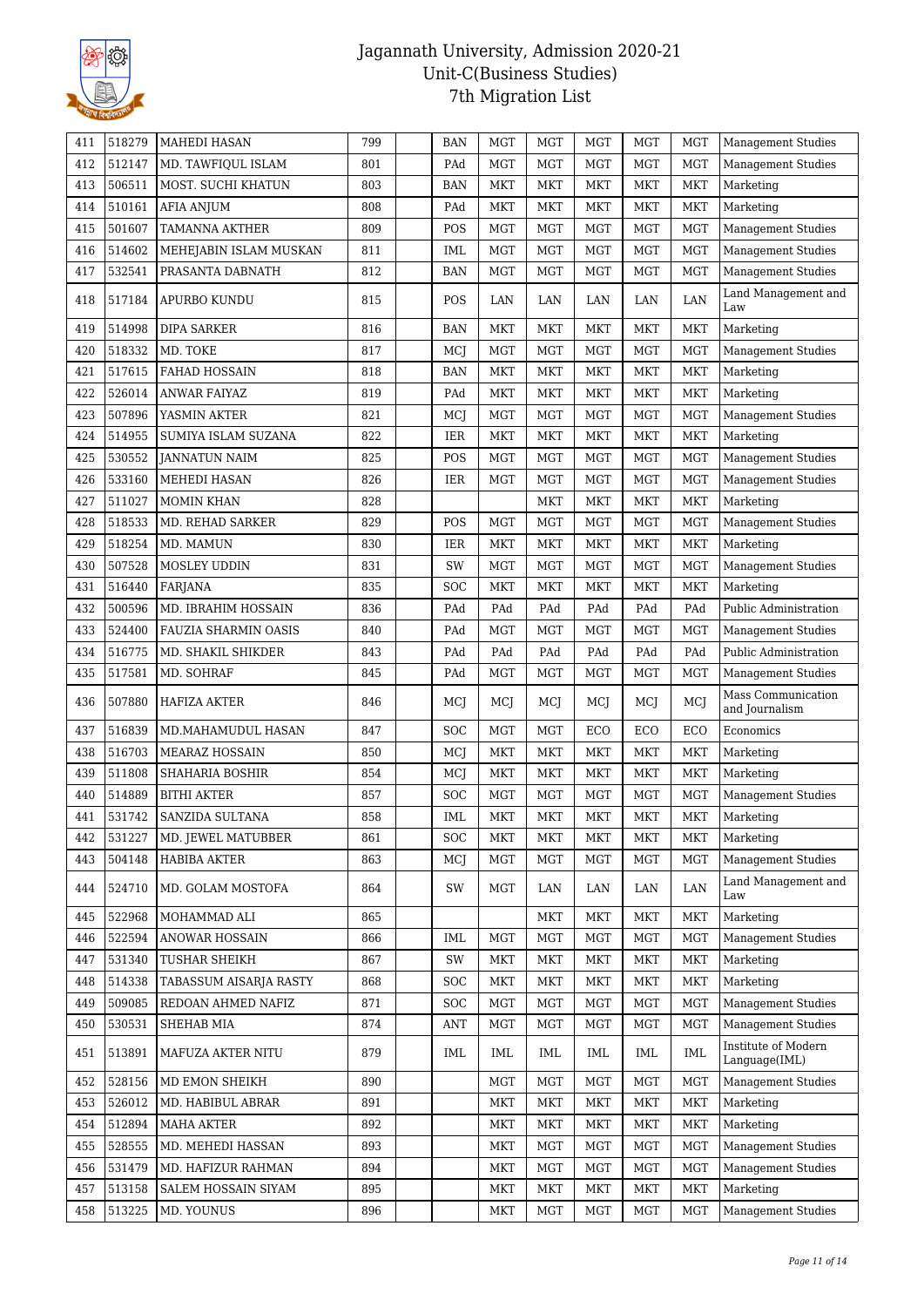

| 459 | 500878 | NAEEM AL YUSUF MALIK         | 898 | PAd            | PAd        | LAN        | LAN        | LAN        | Land Management and<br>Law           |
|-----|--------|------------------------------|-----|----------------|------------|------------|------------|------------|--------------------------------------|
| 460 | 500274 | SHUNJIDA ALAM                | 899 | <b>MKT</b>     | <b>MGT</b> | <b>MGT</b> | MGT        | <b>MGT</b> | <b>Management Studies</b>            |
| 461 | 518876 | TOUFIQE OMAR                 | 900 | MKT            | MGT        | <b>MGT</b> | <b>MGT</b> | <b>MGT</b> | <b>Management Studies</b>            |
| 462 | 518573 | <b>TOFAYEL ISLAM</b>         | 901 | <b>MKT</b>     | MGT        | <b>MGT</b> | <b>MGT</b> | <b>MGT</b> | <b>Management Studies</b>            |
| 463 | 513056 | MD. MAINE HOSSEN             | 902 | <b>MKT</b>     | <b>MGT</b> | MGT        | <b>MGT</b> | <b>MGT</b> | Management Studies                   |
| 464 | 518836 | ABIDUR RAHMAN MAHIR          | 903 | MKT            | <b>MGT</b> | <b>MGT</b> | <b>MGT</b> | <b>MGT</b> | <b>Management Studies</b>            |
| 465 | 521269 | <b>NAJMUL HOSSAIN</b>        | 904 | MKT            | MGT        | MGT        | <b>MGT</b> | <b>MGT</b> | <b>Management Studies</b>            |
| 466 | 521031 | MD. JILON HOSSAIN            | 905 | MKT            | MKT        | MKT        | <b>MKT</b> | <b>MKT</b> | Marketing                            |
| 467 | 530705 | MD. SAMIUL ISLAM             | 906 | PAd            | PAd        | PAd        | PAd        | PAd        | Public Administration                |
| 468 | 527673 | <b>MD. PRANTO NASIB</b>      | 907 | MKT            | <b>MKT</b> | <b>MKT</b> | <b>MKT</b> | <b>MKT</b> | Marketing                            |
| 469 | 501213 | RABBI AHAMMED                | 908 | MKT            | <b>MKT</b> | <b>MGT</b> | MGT        | <b>MGT</b> | <b>Management Studies</b>            |
| 470 | 513799 | RUBAIYAT FARDIN              | 909 | MKT            | MKT        | MKT        | <b>MKT</b> | <b>MKT</b> | Marketing                            |
| 471 | 513791 | NASRIN NAHAR NADIA           | 911 | PAd            | <b>MKT</b> | <b>MKT</b> | <b>MKT</b> | <b>MKT</b> | Marketing                            |
| 472 | 524092 | MD. IMRAN HASAN              | 912 | MCJ            | <b>MKT</b> | <b>MKT</b> | <b>MKT</b> | <b>MKT</b> | Marketing                            |
| 473 | 514083 | FATEHA SULTANA SHAFA         | 914 | SOC            | MKT        | <b>MGT</b> | MGT        | <b>MGT</b> | <b>Management Studies</b>            |
| 474 | 502765 | <b>JOY BISWAS</b>            | 915 | PAd            | <b>MKT</b> | MKT        | <b>MKT</b> | <b>MKT</b> | Marketing                            |
| 475 | 514015 | UMMA MORIOM LAMEA            | 916 | PAd            | MKT        | MKT        | <b>MKT</b> | <b>MKT</b> | Marketing                            |
| 476 | 514424 | <b>DOLON AKTER</b>           | 917 | POS            | POS        | <b>MGT</b> | <b>MGT</b> | <b>MGT</b> | <b>Management Studies</b>            |
| 477 | 518390 | SAHADAT HOSSAIN SOBUJ        | 918 | POS            | MKT        | MKT        | <b>MKT</b> | <b>MKT</b> | Marketing                            |
| 478 | 505050 | MD. ROMAN HOSSEN             | 919 | IER            | <b>MKT</b> | <b>MKT</b> | MKT        | <b>MKT</b> | Marketing                            |
| 479 | 533048 | MD. MURSHED                  | 923 | IER            | MKT        | <b>MKT</b> | <b>MKT</b> | <b>MKT</b> | Marketing                            |
| 480 | 527932 | MD HABIBUR RAHMAN            | 924 | MCJ            | <b>MKT</b> | <b>MKT</b> | <b>MKT</b> | <b>MKT</b> | Marketing                            |
| 481 | 517305 | MD. SHARIFUL ISLAM           | 925 | PAd            | <b>MKT</b> | <b>MKT</b> | MKT        | <b>MKT</b> | Marketing                            |
| 482 | 518672 | MD. HIMEL MIAH               | 930 | MCJ            | MKT        | MKT        | <b>MKT</b> | <b>MKT</b> | Marketing                            |
| 483 | 524112 | <b>TAJRIN AKTER</b>          | 931 | POS            | POS        | POS        | POS        | POS        | Political Science                    |
| 484 | 518764 | MD. MUSTAQIM BILLAH          | 932 | PAd            | <b>MKT</b> | MGT        | <b>MGT</b> | <b>MGT</b> | <b>Management Studies</b>            |
| 485 | 531247 | <b>SOHAN MRIDHA</b>          | 933 | IER            | IER        | MGT        | MGT        | <b>MGT</b> | Management Studies                   |
| 486 | 506558 | MST. SUMAIYA KHATUN          | 936 | POS            | POS        | <b>MGT</b> | <b>MGT</b> | <b>MGT</b> | <b>Management Studies</b>            |
| 487 | 518420 | MD. ABDULLAH BOYATI          | 940 | BAN            | <b>BAN</b> | <b>MGT</b> | <b>MGT</b> | <b>MGT</b> | Management Studies                   |
| 488 | 530505 | KARTIK CHANDRO RAY           | 941 | <b>BAN</b>     | <b>BAN</b> | BAN        | BAN        | <b>BAN</b> | Bangla                               |
| 489 | 533177 | <b>MD.HRIDOY HASAN</b>       | 942 | MCJ            | MCJ        | MKT        | <b>MKT</b> | <b>MKT</b> | Marketing                            |
| 490 | 510349 | RAKESH KUMAR DHAR            | 944 | MCJ            | MCJ        | MGT        | $\rm MGT$  | MGT        | <b>Management Studies</b>            |
| 491 | 524826 | RIDAY MIA                    | 945 | PAd            | PAd        | MGT        | MGT        | MGT        | <b>Management Studies</b>            |
| 492 | 517100 | MD. SIAM BAPARI              | 950 | PAd            | PAd        | PAd        | PAd        | PAd        | Public Administration                |
| 493 | 510025 | MST. MEHERUNNESA             | 952 | PAd            | PAd        | MGT        | <b>MGT</b> | MGT        | <b>Management Studies</b>            |
| 494 | 513925 | <b>SUSMITA AKTAR EVA</b>     | 953 | MCI            | MCI        | MCJ        | MCJ        | MCI        | Mass Communication<br>and Journalism |
| 495 | 508630 | MEZBAH UDDIN TULIP           | 961 | MCI            | MCI        | MKT        | MKT        | MKT        | Marketing                            |
| 496 | 526311 | REDOWAN RUBAYET<br>CHOWDHURY | 963 | IER            | PAd        | MGT        | MGT        | MGT        | <b>Management Studies</b>            |
| 497 | 501754 | NILUT POL ROY ANKON          | 964 | <b>ANT</b>     | PAd        | <b>MKT</b> | <b>MKT</b> | <b>MKT</b> | Marketing                            |
| 498 | 518128 | <b>RAKIB MIA</b>             | 969 | <b>IML</b>     | <b>BAN</b> | ECO        | <b>MGT</b> | <b>MGT</b> | <b>Management Studies</b>            |
| 499 | 520904 | MUSHFIQUR RAHMAN             | 972 | SW             | IER        | MKT        | MKT        | <b>MKT</b> | Marketing                            |
| 500 | 514878 | <b>MAHIYA RAHMAN</b>         | 973 | SW             | SW         | SW         | SW         | SW         | Social Work                          |
| 501 | 522505 | SUBORNA PODDER               | 978 | SW             | <b>BAN</b> | BAN        | <b>MGT</b> | <b>MGT</b> | <b>Management Studies</b>            |
| 502 | 511337 | MD. HABIBUR RAHMAN           | 983 | IML            | IML        | <b>MKT</b> | MKT        | <b>MKT</b> | Marketing                            |
| 503 | 500169 | ANIKANTAHSIN ANOY            | 986 | SOC            | MCI        | MCJ        | MCJ        | MCI        | Mass Communication<br>and Journalism |
| 504 | 502695 | MD.RASHEDUZZAMAN             | 989 | SOC            | BAN        | LAN        | LAN        | LAN        | Land Management and<br>Law           |
| 505 | 504878 | MD. ATIK REZA                | 991 | <b>SOC</b>     | PAd        | <b>MKT</b> | <b>MKT</b> | <b>MKT</b> | Marketing                            |
| 506 | 517748 | <b>RIFAT FAKIR</b>           | 993 | $\mathbf{ANT}$ | BAN        | BAN        | <b>MKT</b> | <b>MKT</b> | Marketing                            |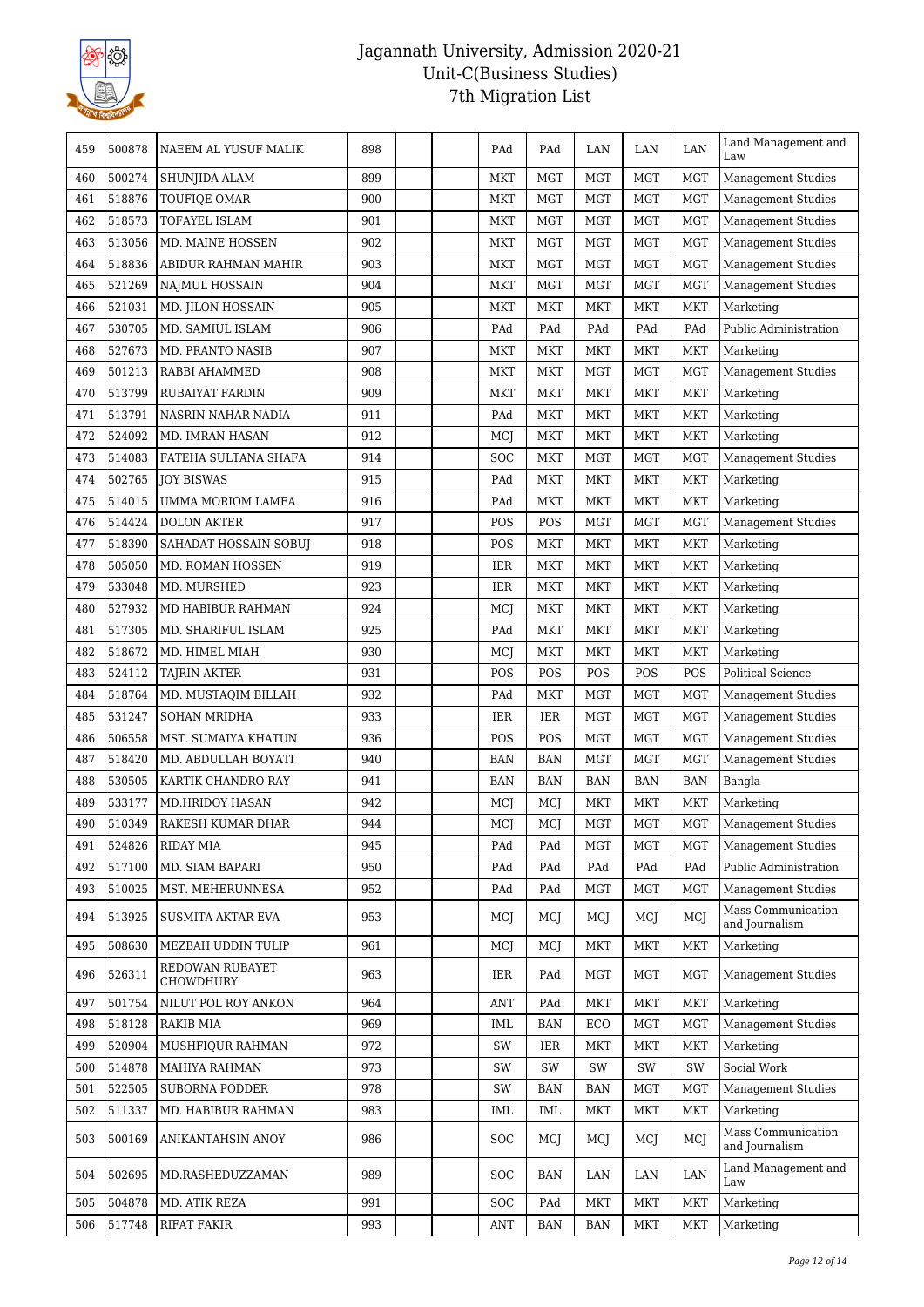

| 507 | 520302 | TANJIDUL ISLAM                     | 1000 |  | ANT        | PAd        | PAd        | MGT        | <b>MGT</b> | <b>Management Studies</b>                   |
|-----|--------|------------------------------------|------|--|------------|------------|------------|------------|------------|---------------------------------------------|
| 508 | 500764 | MD. NAYEM HOSSAIN                  | 1001 |  |            | <b>BAN</b> | <b>BAN</b> | MGT        | <b>MGT</b> | <b>Management Studies</b>                   |
| 509 | 512031 | PARTHA SARKER                      | 1002 |  | <b>ANT</b> | POS        | POS        | POS        | POS        | <b>Political Science</b>                    |
| 510 | 518395 | MINHAZ-UL-ISLAM                    | 1004 |  |            | PAd        | PAd        | PAd        | PAd        | Public Administration                       |
| 511 | 520166 | <b>RAKIBUL ISLAM</b>               | 1012 |  |            | POS        | POS        | POS        | POS        | <b>Political Science</b>                    |
| 512 | 511587 | <b>AMRIN HOSSAIN</b>               | 1015 |  |            | SOC        | <b>BAN</b> | MKT        | <b>MKT</b> | Marketing                                   |
| 513 | 524585 | MST. IFFAT JAHAN                   | 1016 |  |            | PAd        | MCJ        | MGT        | <b>MGT</b> | <b>Management Studies</b>                   |
| 514 | 518340 | MD. HUMAYON KABIR                  | 1020 |  |            | <b>IER</b> | BAN        | <b>MGT</b> | <b>MGT</b> | <b>Management Studies</b>                   |
| 515 | 514704 | ANHA AKTER NAJIN                   | 1032 |  |            | SW         | MCJ        | MKT        | <b>MKT</b> | Marketing                                   |
| 516 | 511057 | MD. ARAFAT CHAUDHURY               | 1033 |  |            | SOC        | <b>BAN</b> | MGT        | <b>MGT</b> | <b>Management Studies</b>                   |
| 517 | 519916 | PRITOM CHANDRA SAHA                | 1036 |  |            | SW         | PAd        | MGT        | <b>MKT</b> | Marketing                                   |
| 518 | 517206 | MD. FORHAD MIA                     | 1039 |  |            | IML        | POS        | ECO        | <b>MKT</b> | Marketing                                   |
| 519 | 514667 | RATNA AKTER                        | 1040 |  |            | IML        | MCJ        | MCJ        | <b>MGT</b> | <b>Management Studies</b>                   |
| 520 | 505509 | <b>ARFIN AKTER</b>                 | 1043 |  |            | <b>ANT</b> | <b>BAN</b> | <b>BAN</b> | <b>MGT</b> | <b>Management Studies</b>                   |
| 521 | 507808 | ISRAT JAHAN DOLA                   | 1050 |  |            | <b>ANT</b> | <b>IER</b> | <b>IER</b> | <b>MGT</b> | Management Studies                          |
| 522 | 510050 | MOST. SANZILA AKTER BITHY          | 1058 |  |            |            | POS        | POS        | <b>MGT</b> | <b>Management Studies</b>                   |
| 523 | 514560 | MAHFUZA JANNAT                     | 1064 |  |            |            | SOC        | <b>SOC</b> | SOC        | Sociology                                   |
| 524 | 522016 | MST. AFROJA AKTER                  | 1065 |  |            |            | MCJ        | MCJ        | ECO        | <b>Management Studies</b>                   |
| 525 | 500299 | <b>RIMTY TASNIM</b>                | 1068 |  |            |            | IER        | IER        | IER        | <b>Management Studies</b>                   |
| 526 | 513306 | ABDUL KADER ZILANI                 | 1070 |  |            |            | <b>BAN</b> | POS        | POS        | <b>Management Studies</b>                   |
| 527 | 531658 | JANNATUL FERDOUS MIM               | 1078 |  |            |            | PAd        | PAd        | PAd        | Public Administration                       |
| 528 | 514515 | <b>RUNA AKTER</b>                  | 1079 |  |            |            | PAd        | PAd        | PAd        | Public Administration                       |
| 529 | 514342 | <b>KEYAMONY</b>                    | 1080 |  |            |            | SW         | POS        | POS        | <b>Political Science</b>                    |
| 530 | 507775 | ERTAZ ARA HELAL                    | 1086 |  |            |            | PAd        | PAd        | PAd        | Public Administration                       |
| 531 | 514952 | <b>RIYA MONI</b>                   | 1087 |  |            |            | IER        | <b>BAN</b> | <b>BAN</b> | Bangla                                      |
| 532 | 513007 | ABDUL KADER                        | 1090 |  |            |            | SOC        | SOC        | SOC        | Economics                                   |
| 533 | 518852 | MD. IRFAN HOSSAIN                  | 1091 |  |            |            | SOC        | <b>BAN</b> | <b>BAN</b> | Bangla                                      |
| 534 | 505151 | MOSLEHA ISMITA                     | 1114 |  |            |            | IML        | IER        | LAN        | Land Management and<br>Law                  |
| 535 | 506332 | <b>MD. SAIFUR RAHAMAN</b>          | 1118 |  |            |            | ANT        | PAd        | PAd        | Public Administration                       |
| 536 | 514270 | <b>ZEBA AKTER</b>                  | 1119 |  |            |            | IML        | PAd        | PAd        | Public Administration                       |
| 537 | 531214 | <b>MANNA MOHAJON</b>               | 1124 |  |            |            | <b>ANT</b> | <b>IER</b> | <b>IER</b> | Institute of Education<br>and Research(IER) |
| 538 | 529566 | MOST. SUMAIYA NAWSHIN              | 1128 |  |            |            |            | POS        | POS        | <b>Political Science</b>                    |
| 539 | 508161 | RAHMA MAHINOOR<br><b>SHUVESCHA</b> | 1129 |  |            |            |            | PAd        | PAd        | Public Administration                       |
| 540 | 524460 | <b>TANJINA AKTER</b>               | 1131 |  |            |            |            | MCJ        | MCI        | Mass Communication<br>and Journalism        |
| 541 | 517319 | MD. ALAMGIR HOSSEN                 | 1135 |  |            |            |            | MCJ        | MCJ        | Mass Communication<br>and Journalism        |
| 542 | 507695 | <b>NAWMI NAJAH</b>                 | 1140 |  |            |            |            | <b>SOC</b> | <b>SOC</b> | Sociology                                   |
| 543 | 506774 | MIR ABID HASAN                     | 1158 |  |            |            |            | MCI        | MCI        | Mass Communication<br>and Journalism        |
| 544 | 504938 | MD. EMON MIA                       | 1159 |  |            |            |            | MCJ        | MCI        | Mass Communication<br>and Journalism        |
| 545 | 531088 | TAMANNA AKTER                      | 1162 |  |            |            |            | SW         | POS        | Political Science                           |
| 546 | 508923 | MD. SIAM AHMED                     | 1163 |  |            |            |            | <b>SOC</b> | POS        | <b>Political Science</b>                    |
| 547 | 500630 | PRANTO KUMAR SHARMA                | 1170 |  |            |            |            |            | <b>BAN</b> | Bangla                                      |
| 548 | 529742 | MD. JAHID HASAN                    | 1171 |  |            |            |            | SW         | <b>BAN</b> | Bangla                                      |
| 549 | 514178 | <b>SADIA AKTER</b>                 | 1173 |  |            |            |            | SW         | SW         | Social Work                                 |
| 550 | 515668 | ABIDA SULTANA SHIFA                | 1174 |  |            |            |            | SW         | MCJ        | <b>Mass Communication</b><br>and Journalism |
| 551 | 516493 | KAMAL HOSSAIN                      | 1184 |  |            |            |            | <b>ANT</b> | POS        | <b>Political Science</b>                    |
| 552 | 509287 | FAHAD CHOWDHURY                    | 1198 |  |            |            |            |            | PAd        | Public Administration                       |